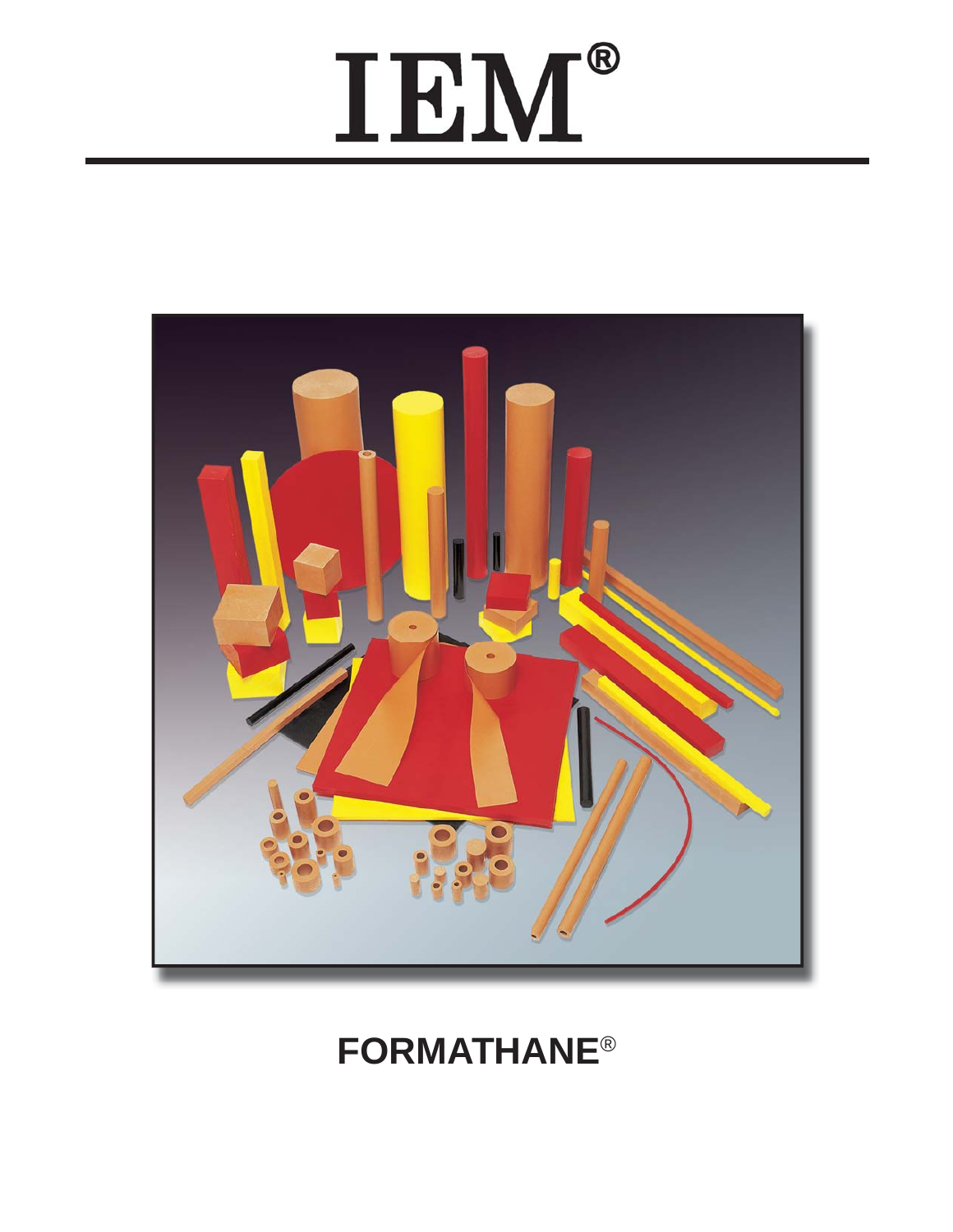## **SERVICE WE DELIVER AND QUALITY YOU CAN DEPEND ON**

**ANCHOR LAMINA AMERICA, INC.** is a leading manufacturer of die and mold components supplied globally to the parts forming industry. Backed by years of tool and die experience, quality and innovation are some of the reasons why our brands are respected throughout the world. We have taken the lead role in creating and bringing new products to customers and helping them find solutions that improve their operations. Based on the capabilities we offer, we can help you to meet the demands of quick deliveries, technical support, quality products and competitive prices. **ANCHOR LAMINA AMERICA, INC.** and its' broad distribution channels and direct sales personnel will assist you in any way to make your product a better and more profitable one.

Whether standard or customized products, with our years of experience, customers can be sure the products they receive will meet their expectations for reliability and dependable performance. We understand the demanding schedules of die builders and production personnel and have developed efficient manufacturing processes to shorten product lead times as well as put inventory on our shelves so you can have it in your facility when you need it.

Included in our full line offering are both inch and metric size die components that are designed to die standards including ISO, NAAMS, JIS and many automotive and appliance manufacturers' standards. The complete product offering includes:

- **EXACCU-Bend Rotary Benders**
- Air Presses
- > Cams
	- Aerial & Diemount Cams
	- Box & Bump Cams
	- Roller Cams
	- Wide Cams
- Die Accessories
- Guide Posts & Bushings
	- **Plain & Ball Bearing Styles**
	- Steel, Bronze, Bronze-Plated &
		- Self-Lubricating Bushings
	- Lempcoloy<sup>®</sup> Bushings
	- **Special Pins, Bushings & Retainers**
- $\triangleright$  Hydraulics
	- Electronic Die Setters
	- Die Separators
	- **Drill & Tap Equipment**
	- **Hydraulic Motors**
- > In-Die Tapping Units
- > Mold Components
	- **Bronze Plated & Self-Lubricated Bushings**
	- **Leader Pins**
	- **Bronze & Bronze Plated Wear Strips & Ways**
- ▶ Punches, Buttons & Retainers
- $\triangleright$  Springs
	- DieMax<sup>™</sup> L Inch Series Springs
	- DieMax XL<sup>™</sup> Series ISO Springs
	- **JIS Series Springs**
	- **Custom Heavy Duty Springs**
	- Marsh Mellow<sup>®</sup> Springs
	- Formathane<sup>®</sup> Urethane
	- **Kaller Gas Springs**
	- **Utility & Disc Springs**
- Wear Products
	- **Plates, Strips, Gibs & Blocks**
	- **Steel, bronze, Bronze-Plated and** Self-Lubricating Materials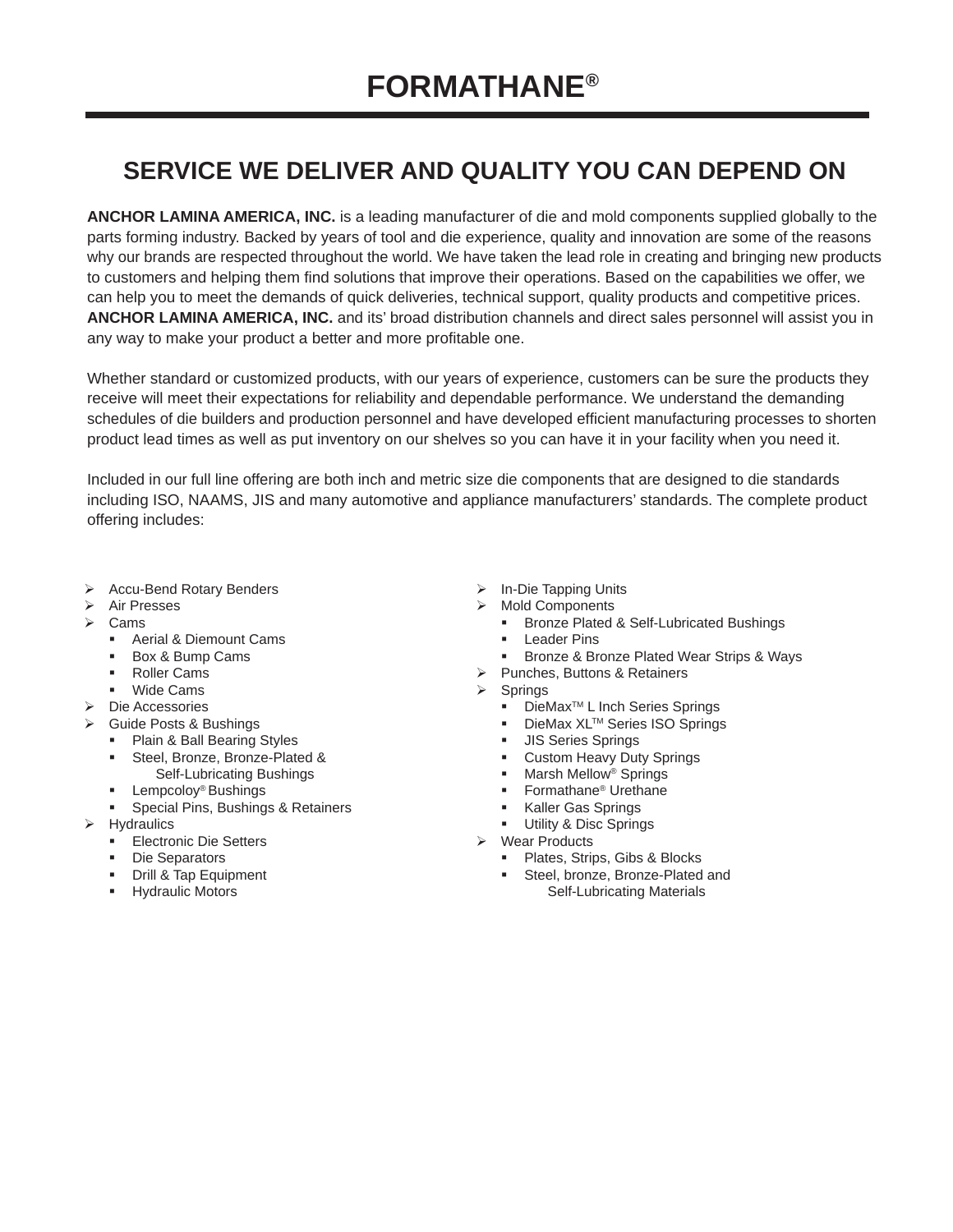

## TABLE OF CONTENTS PAGE NUMBER

| <b>General Information</b>                 | 2                 |
|--------------------------------------------|-------------------|
| <b>Physical Properties</b>                 | 3                 |
| Die-Cover Film                             | 4                 |
| <b>Light Duty Springs &amp; Tube Stock</b> | 5                 |
| Medium Duty Springs & Tube Stock           | 6                 |
| <b>Heavy Duty Springs</b>                  | 7                 |
| Precision-Cast Sheets, Slabs & Discs       | 8                 |
| Precision-Cast Bars, Blocks & Rods         | 10                |
| <b>Headed NAAMS Strippers</b>              | $12 \overline{ }$ |
| <b>Closed End Strippers</b>                | 14                |
| <b>Metric Sizes</b>                        | 15                |
| <b>Automotive Metric Springs</b>           | 16                |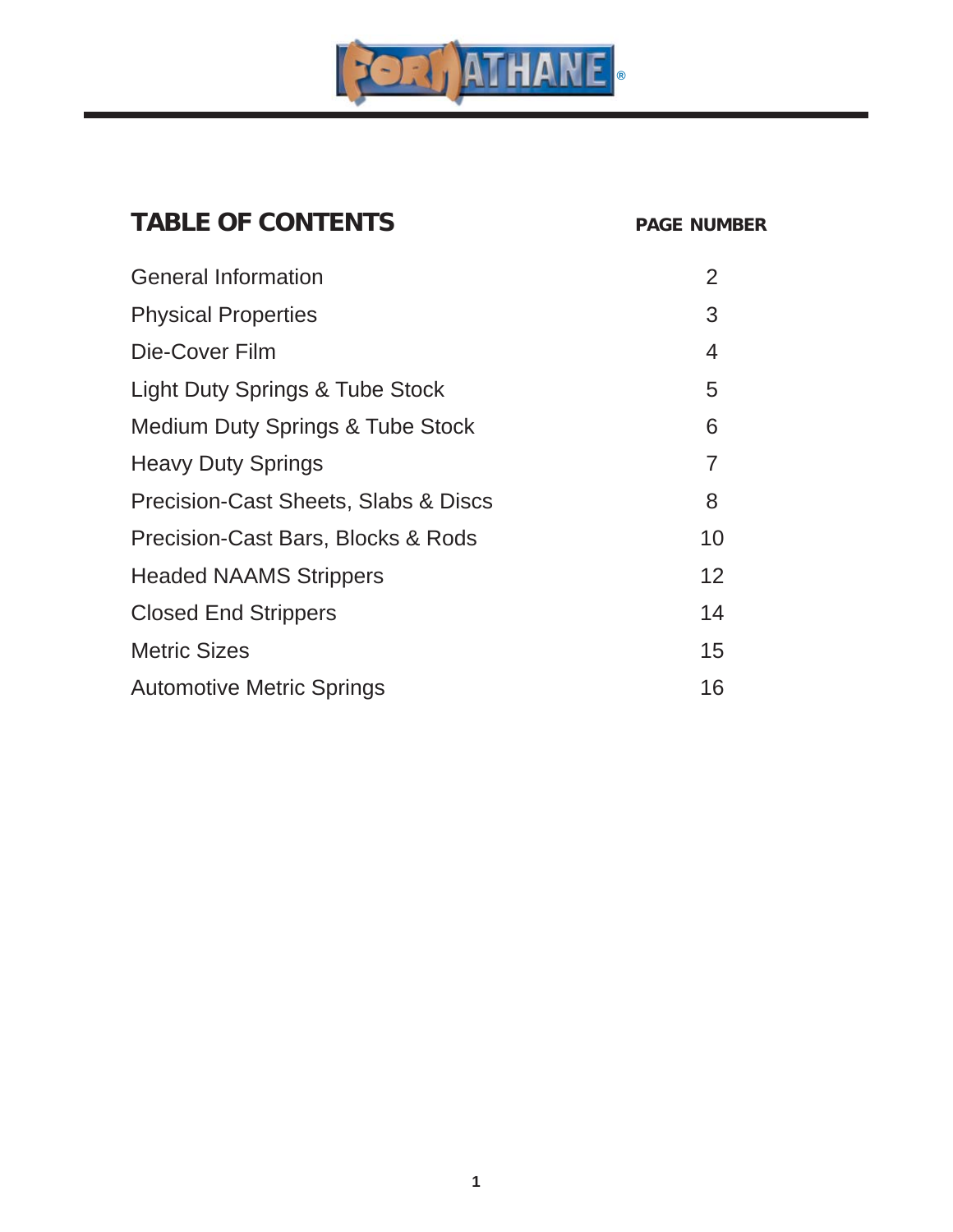## **General Information**



#### **What is FORMATHANE?**

FORMATHANE is a high-quality line of advanced urethane compounds and products, chemically engineered for the metalforming and fabricating industry.

#### **What makes FORMATHANE more than just another urethane?**

First, the knowledge and experience that we have gained through our business life has been directed into FORMATHANE. Next, FORMATHANE starts with the finest raw materials, then processes them using state-of-theart casting equipment to produce urethane compounds with consistent physical and dynamic properties.

#### **The result**

 FORMATHANE compounds offer the ultimate in tensile strength, abrasion and tear resistance, load-bearing capabilities, and compression-set properties.



#### **Custom Molding**

When you need a specialized FORMATHANE part, contact us.

#### **Availability**

- $M$  Many options to cover all applications.
- $\Box$  Quick delivery most are stocked for shipment in one or two days.

FORMATHANE® is a trademark of C.U.E., Inc.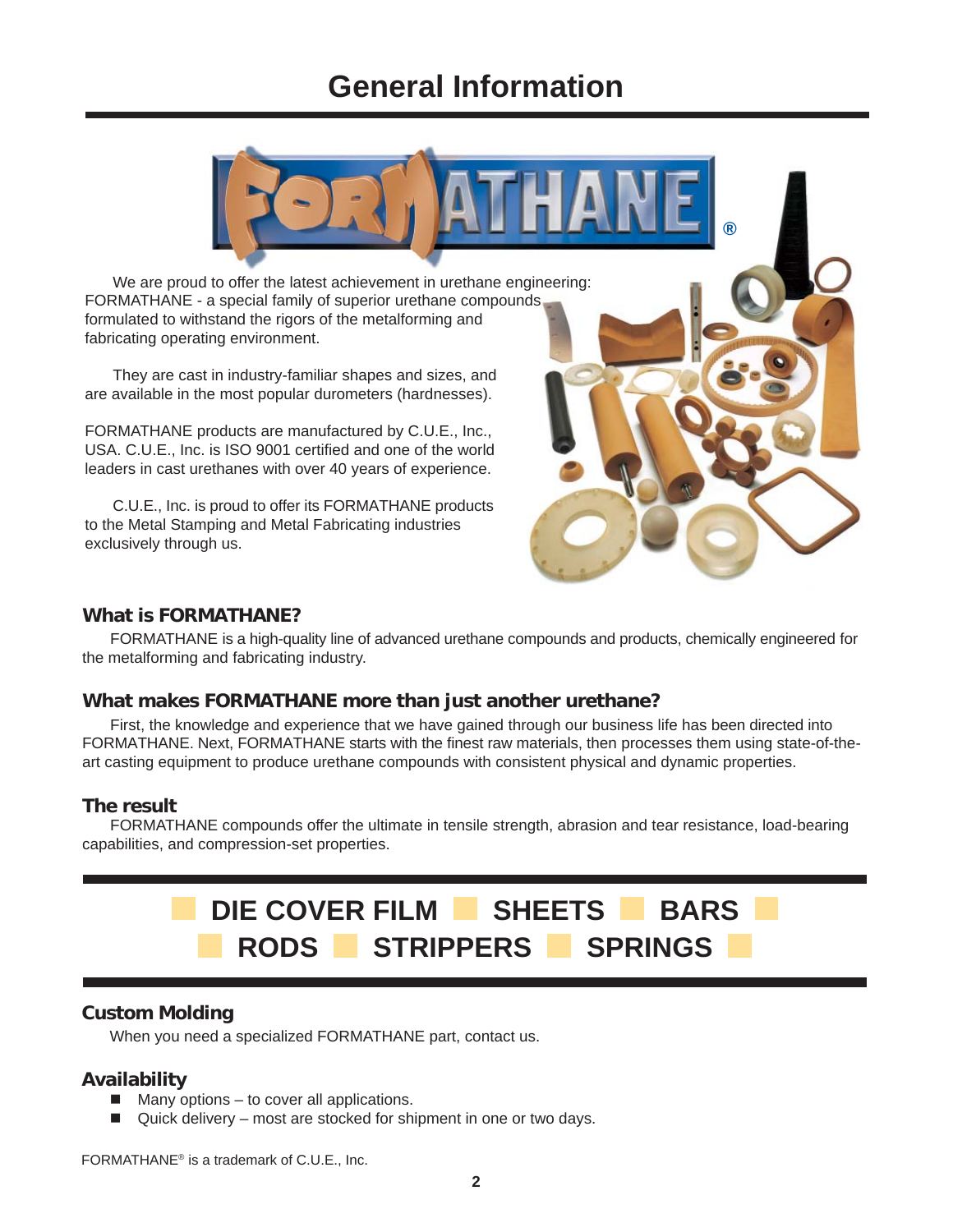## **Physical Properties**

|                            | <b>ASTM</b><br><b>Test</b> |               |               | <b>Compound</b> |               |
|----------------------------|----------------------------|---------------|---------------|-----------------|---------------|
| <b>Property</b>            | <b>Method</b>              | <b>PO-670</b> | <b>PO-650</b> | <b>CU-290</b>   | <b>PO-652</b> |
| Color                      |                            | <b>Black</b>  | Red           | Yellow          | Tan           |
| Hardness Shore A           | D 2240                     | 70            | 85            | 90              | 95            |
| Ultimate Tensile Strength  | D 412                      | 5000 psi      | 6000 psi      | 6500 psi        | 5800 psi      |
| <b>Elongation at Break</b> | D 412                      | 550%          | 600%          | 475%            | 525%          |
| 100% Modulus               | D 412                      | 450 psi       | 750 psi       | 1100 psi        | 1450 psi      |
| 300% Modulus               | D 412                      | 900 psi       | 1700 psi      | 2200 psi        | 2500 psi      |
| Tear Strength, Split       | D 470                      | 55 lb/in.     | 120 lb/in.    | 110 lb/in.      | 150 lb/in.    |
| Tear Strength, Die C       | D 624                      | 325 lb/in.    | 500lb/in.     | 500 lb/in.      | 600lb/in.     |
| Compression Modulus, 5%    | D 575                      | 50 psi        | 130 psi       | 150 psi         | 180 psi       |
| Compression Modulus, 10%   | D 575                      | 110 psi       | 280 psi       | 350 psi         | 450 psi       |
| Compression Modulus, 15%   | D 575                      | 170 psi       | 400 psi       | 475 psi         | 660 psi       |
| Compression Modulus, 20%   | D 575                      | 250 psi       | 530 psi       | 700 psi         | 920 psi       |
| Compression Modulus, 25%   | D 575                      | 340 psi       | 750 psi       | 1000 psi        | 1330 psi      |
| Specific Gravity at 75° F  | D 792                      | 1.244         | 1.248         | 1.251           | 1.259         |
| Resilience (rebound)       | D 2632                     | 26.2%         | 42.6%         | 39.4%           | 45.4%         |
| NBS Abrasion Index         | D 1630                     | 205           | 250           | 140             | 385           |

*Physical property data is based on standard laboratory tests and conditions and, therefore, does not necessarily duplicate real-world conditions. Data are not intended to and do not create any warranties, either expressed or implied. Potential users should perform independent testing to determine the suitability of materials for their intended application.*

#### **FORMATHANE Compounds**

**± 5 A Tolerance**

#### **PO-670 BLACK**

- **70 A Durometer (soft)**
- **35% recommended defl ection**
- **A very low load-bearing capacity compound**
- **with a high tensile strength**
- **A popular material for low-impact applications**

#### **PO-650 RED**

- **85 A Durometer (medium hard)**
- **30% recommended defl ection**
- **A medium load-bearing capacity compound suitable for light-gauge metals**
- **High abrasion and wear characteristics ideal for forming pads and wear pads**

#### **CU-290 YELLOW**

- **90 A Durometer (hard)**
- **25% recommended deflection**
- **A high load-bearing capacity compound**
- **with a medium tear strength and cut resistance Recommended for medium-gauge metals**

#### **PO-652 TAN**

- **95 A Durometer (very hard)**
- **15% recommended defl ection**
- **A very high load-bearing capacity compound with high tear strength and cut resistance**
- **Ideal for springs, strippers and all general metalforming operations**

#### **Hardness Scales DUROMETER COMPARISONS OF MATERIALS**



#### **ORDERING DIFFERENT DUROMETERS**

Standard part numbers in this catalog represent 95 A Tan, unless otherwise specified. To order other durometers, you must specify the first letter of the product color after the part number.

EXAMPLE: If you want an 85A Red durometer spring, you will add an "R" to the end of the part number ML316-100R.

| 70 A Durometer Black = $B$ | 90 A Durometer Yellow = $Y$    |
|----------------------------|--------------------------------|
| 85 A Durometer Red = $R$   | 95 A Durometer Tan is standard |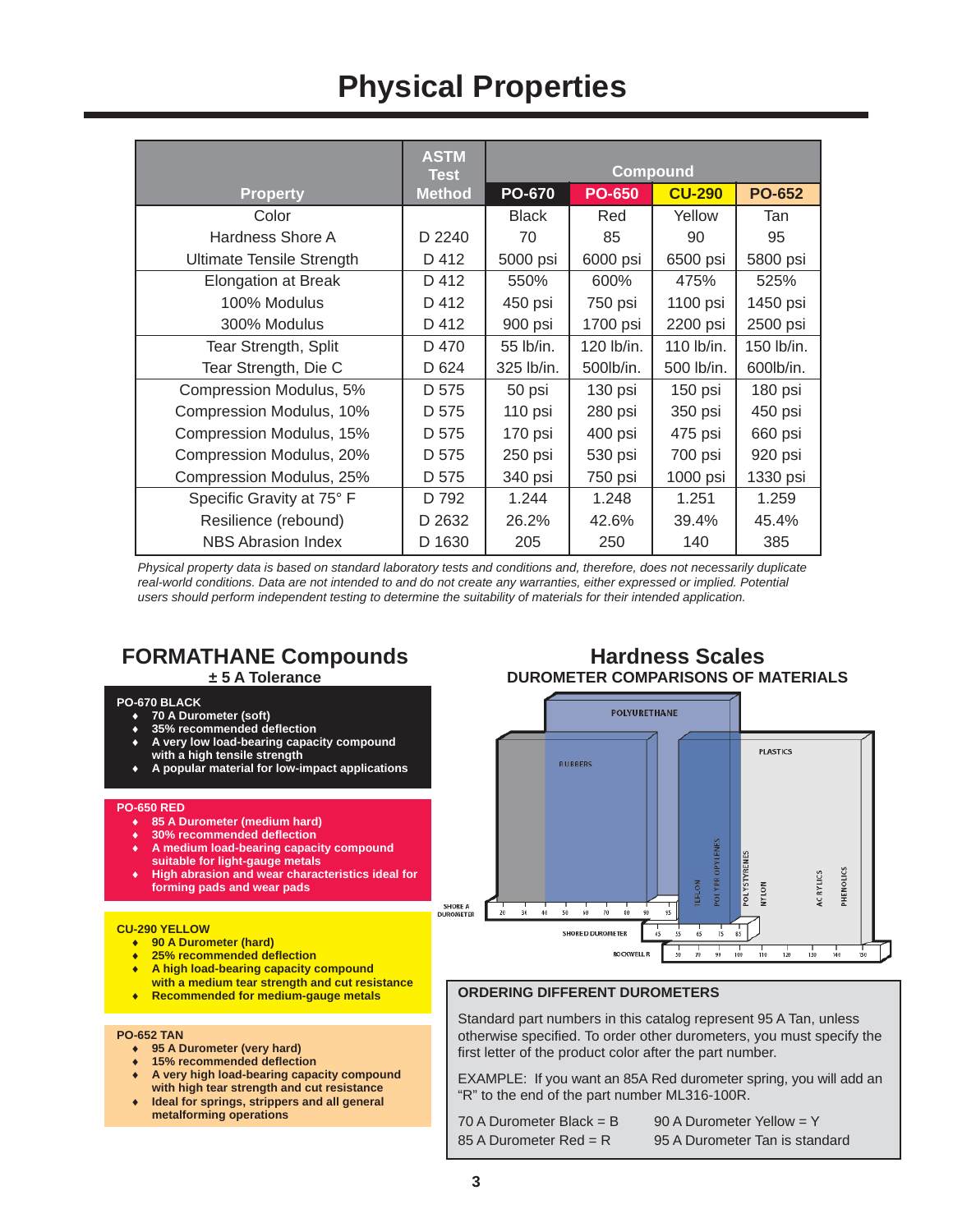## **Die-Cover Film**



Ideal for your press-brake forming application.

With FORMATHANE Die-Cover Film, you can form decorative and pre-painted metals without die marks while using your existing metal dies. Join the many metal fabricators who have improved their productivity by reducing or eliminating the refinishing work required to remove die marks.

*Note the die marks on the bottom angle formed with steel dies, compared to the unblemished top angle, formed with the same dies and FORMATHANE Die-Cover Film.*

**REAL PROPERTY AND** 

| <b>Size</b>       | .020" Thickness<br><b>Part Number</b> | .031" Thickness<br><b>Part Number</b> |
|-------------------|---------------------------------------|---------------------------------------|
| 4" on 50' rolls   | DCF04-050652                          | DCF04-050652031                       |
| 4" on 100' rolls  | DCF04-100652                          | DCF04-100652031                       |
| 6" on 50' rolls   | DCF06-050652                          | DCF06-050652031                       |
| 6" on 100' rolls  | DCF06-100652                          | DCF06-100652031                       |
| 8" on 100' rolls  | DCF08-100652                          | DCF08-100652031                       |
| 12" on 100' rolls | DCF12-100652                          | DCF12-100652031                       |
| 36" on 10'        | DCF36-010652                          | DCF36-652031                          |

#### **How does it work?**

This film acts as a buffer between the sharp edges of the die and the polished or pre-painted metal piece being formed, protecting this metal from die marks. Simply cover the lower metal die with our FORMATHANE die cover film.

Hit after hit... you won't find a tougher, longer-lasting die cover film!

*"I use this die-cover fi lm to eliminate tool marks on a decorative polished aluminum job. I have hit over 50,000 parts on a single piece of your film." (90° bend; 0.187" thick)*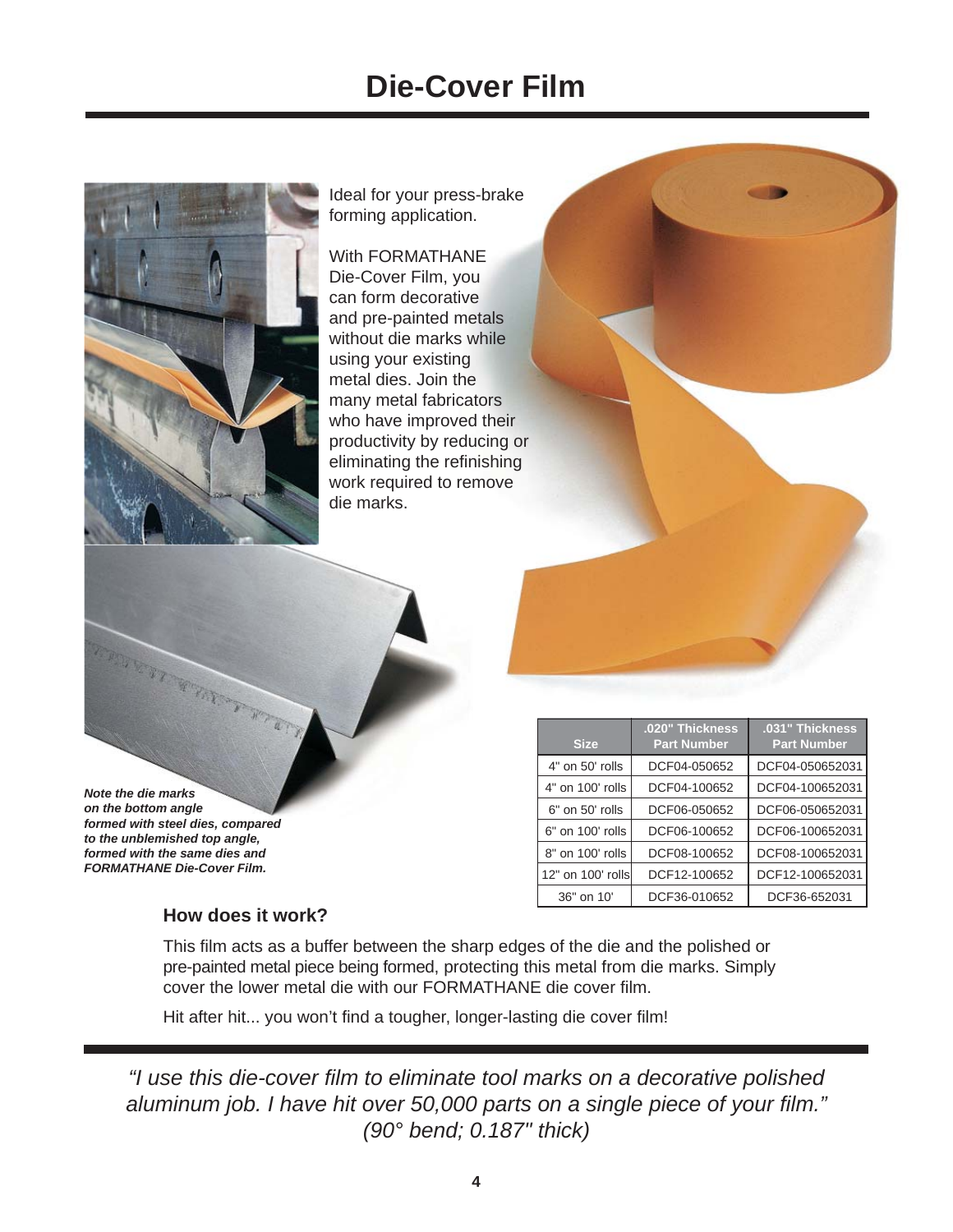## **Light Duty Springs & Tube Stock**

The use of urethane springs in stamping and punching dies is not new to the metal fabricating industry. However, the unique physical properties and quality engineered into our FORMATHANE springs, tubes and strippers is new. We encourage you to compare... and put FORMATHANE to the test.

- Springs and strippers are stocked in our 95 Shore 'A' durometer compound.
- Tubes are available in any standard FORMATHANE compound.

| Fits               |                                                                                                           |            | <b>95 A TAN</b>                                    |                   | <b>Pounds Required</b><br><sub>t</sub> o deflect |                          | <b>Bulge</b>             | <b>Fits</b>   |                        |            | <b>95 A TAN</b>    |                          | <b>Pounds Required</b><br>to deflect |                          | <b>Bulge</b>      |
|--------------------|-----------------------------------------------------------------------------------------------------------|------------|----------------------------------------------------|-------------------|--------------------------------------------------|--------------------------|--------------------------|---------------|------------------------|------------|--------------------|--------------------------|--------------------------------------|--------------------------|-------------------|
| Punch<br>Dia.      | Outside<br>Dia.                                                                                           | Length     | <b>Part Number</b>                                 | 1/8"              | 1/4"                                             | 1/2"                     | at 1/2"                  | Punch<br>Dia. | <b>Outside</b><br>Dia. | Length     | <b>Part Number</b> | 1/8"                     | 1/4"                                 | $1/2$ "                  | at 1/2"           |
|                    |                                                                                                           | 1"         | ML316-100                                          | 225               | 398                                              | 1234                     | 0.35                     |               |                        | 1"         | ML508-100          | 414                      | 677                                  | 1224                     | 0.43              |
| 3/16"              | 11/16"                                                                                                    | $1 - 1/4"$ | ML316-125                                          | 219               | 375                                              | 1036                     | 0.25                     |               |                        | $1 - 1/4"$ | ML508-125          | 369                      | 609                                  | 1169                     | 0.34              |
|                    |                                                                                                           | $1 - 1/2"$ | ML316-150                                          | 215               | 359                                              | 904                      | 0.20                     |               |                        | $1 - 1/2"$ | ML508-150          | 339                      | 564                                  | 1133                     | 0.28              |
|                    |                                                                                                           | 12"        | ML316-12L                                          | $\qquad \qquad -$ | $\qquad \qquad -$                                | $\overline{\phantom{0}}$ |                          | 5/8"          | $1 - 1/8"$             | $1 - 3/4"$ | ML508-175          | 317                      | 531                                  | 1107                     | 0.23              |
|                    |                                                                                                           | 1"         | ML104-100                                          | 240               | 447                                              | 1101                     | 0.41                     |               |                        | 2"         | ML508-200          | 301                      | 507                                  | 1087                     | 0.20              |
|                    |                                                                                                           | $1 - 1/4"$ | ML104-125                                          | 224               | 410                                              | 975                      | 0.30                     |               |                        | 12"        | ML508-12L          | $\overline{\phantom{0}}$ | $\overline{\phantom{0}}$             | $\overline{\phantom{0}}$ | $\qquad \qquad -$ |
| 1/4"               | 3/4"                                                                                                      | $1 - 1/2"$ | ML104-150                                          | 208               | 367                                              | 790                      | 0.24                     |               |                        | 24"        | ML508-24L          | $\qquad \qquad -$        | $\qquad \qquad -$                    | $\qquad \qquad -$        | $\qquad \qquad -$ |
|                    |                                                                                                           | $1 - 3/4"$ | ML104-175                                          | 195               | 344                                              | 703                      | 0.23                     |               |                        | $1 - 1/4"$ | ML304-125          | 507                      | 859                                  | 1725                     | 0.51              |
|                    |                                                                                                           | 12"        | ML104-12L                                          |                   |                                                  | $\overline{\phantom{0}}$ |                          |               | $1 - 3/8"$             | $1 - 1/2"$ | ML304-150          | 471                      | 800                                  | 1623                     | 0.41              |
|                    |                                                                                                           | 1"         | ML516-100                                          | 288               | 491                                              | 1189                     | 0.42                     |               |                        | $1 - 3/4"$ | ML304-175          | 446                      | 758                                  | 1550                     | 0.34              |
|                    |                                                                                                           | $1 - 1/4"$ | ML516-125                                          | 264               | 448                                              | 1037                     | 0.31                     | 3/4"          |                        | 2"         | ML304-200          | 427                      | 726                                  | 1495                     | 0.29              |
| 5/16"              | 13/16"                                                                                                    | $1 - 1/2"$ | ML516-150                                          | 248               | 419                                              | 936                      | 0.24                     |               |                        | $2 - 1/4"$ | ML304-225          | 412                      | 702                                  | 1452                     | 0.25              |
|                    |                                                                                                           | $1 - 3/4"$ | ML516-175                                          | 237               | 398                                              | 863                      | 0.19                     |               |                        | $2 - 1/2"$ | ML304-250          | 400                      | 682                                  | 1418                     | 0.22              |
|                    |                                                                                                           | 2"         | ML516-200                                          | 228               | 383                                              | 809                      | 0.15                     |               |                        | 12"        | ML304-12L          |                          | $\overline{\phantom{0}}$             |                          | $-$               |
|                    |                                                                                                           | 12"        | ML516-12L                                          |                   |                                                  |                          |                          |               |                        | 24"        | ML304-24L          |                          |                                      |                          |                   |
|                    |                                                                                                           | 1"         | ML308-100                                          | 293               | 495                                              | 1027                     | 0.26                     |               |                        | $1 - 1/4"$ | ML708-125          | 719                      | 1234                                 | 2619                     | 0.53              |
|                    |                                                                                                           | $1 - 1/4"$ | ML308-125                                          | 272               | 457                                              | 957                      | 0.22                     |               |                        | $1 - 1/2"$ | ML708-150          | 678                      | 1125                                 | 2363                     | 0.52              |
| 3/8"               | 7/8"                                                                                                      | $1 - 1/2"$ | ML308-150                                          | 258               | 431                                              | 910                      | 0.20                     |               |                        | $1 - 3/4"$ | ML708-175          | 631                      | 1057                                 | 2213                     | 0.47              |
|                    |                                                                                                           | $1 - 3/4"$ | ML308-175                                          | 248               | 413                                              | 876                      | 0.18                     |               |                        | 2"         | ML708-200          | 618                      | 1032                                 | 2141                     | 0.35              |
|                    |                                                                                                           | 2"         | ML308-200                                          | 240               | 399                                              | 851                      | 0.17                     | 7/8"          |                        | $2 - 1/4"$ | ML708-225          | 591                      | 1000                                 | 2072                     | 0.28              |
|                    |                                                                                                           | 12"        | ML308-12L                                          |                   |                                                  | $\overline{\phantom{m}}$ |                          |               | $1 - 5/8"$             | $2 - 1/2"$ | ML708-250          | 549                      | 927                                  | 1846                     | 0.25              |
|                    |                                                                                                           | 1"         | ML102-100                                          | 340               | 567                                              | 1143                     | 0.41                     |               |                        | $2 - 3/4"$ | ML708-275          | 541                      | 899                                  | 1741                     | 0.21              |
|                    |                                                                                                           | $1 - 1/4"$ | ML102-125                                          | 279               | 478                                              | 1025                     | 0.39                     |               |                        | 3"         | ML708-300          | 520                      | 889                                  | 1720                     | 0.18              |
|                    |                                                                                                           | $1 - 1/2"$ | ML102-150                                          | 239               | 418                                              | 946                      | 0.37                     |               |                        | 12"        | ML708-12L          | $\equiv$                 | $\equiv$                             | $\equiv$                 | $\equiv$          |
| 1/2"               | 1"                                                                                                        | $1 - 3/4"$ | ML102-175                                          | 231               | 397                                              | 878                      | 0.24                     |               |                        | 24"        | ML708-24L          | $\overline{\phantom{0}}$ |                                      |                          |                   |
|                    |                                                                                                           | 2"         | ML102-200                                          | 213               | 369                                              | 834                      | 0.21                     |               |                        | $1 - 1/4"$ | ML1000-125         | 854                      | 1412                                 | 2782                     | 0.55              |
|                    |                                                                                                           | 12"        | ML102-12L                                          |                   |                                                  | $\overline{\phantom{0}}$ | $\overline{\phantom{0}}$ |               |                        | $1 - 1/2"$ | ML1000-150         | 790                      | 1314                                 | 2588                     | 0.45              |
|                    |                                                                                                           | 24"        | ML102-24L                                          |                   |                                                  | $\qquad \qquad -$        | $\qquad \qquad -$        |               |                        | $1 - 3/4"$ | ML1000-175         | 744                      | 1244                                 | 2450                     | 0.38              |
| <b>Tolerances:</b> |                                                                                                           |            |                                                    |                   |                                                  |                          |                          |               |                        | 2"         | ML1000-200         | 710                      | 1192                                 | 2346                     | 0.33              |
|                    | Outside Diameters 11/16" - 1/2"<br>± 0.015"                                                               |            |                                                    |                   |                                                  |                          |                          | 1"            | $1 - 3/4"$             | $2 - 1/4"$ | ML1000-225         | 683                      | 1151                                 | 2265                     | 0.29              |
|                    | $1 - 5/8" - 2 - 3/4"$<br>± 0.020"<br>$3/16" - 1-1/2"$<br>$-0.005"$ / $-0.020"$<br><b>Inside Diameters</b> |            |                                                    |                   |                                                  |                          |                          |               |                        | $2 - 1/2"$ | ML1000-250         | 662                      | 1119                                 | 2201                     | 0.26              |
| Length             | $+0.015''/ + 0.046''$<br>(AII)                                                                            |            |                                                    |                   |                                                  |                          |                          |               |                        | $2 - 3/4"$ | ML1000-275         | 644                      | 1092                                 | 2148                     | 0.23              |
|                    |                                                                                                           |            | NOTE: Please refer to the durometer/color/ordering |                   |                                                  |                          |                          |               |                        | 12"        | ML1000-12L         |                          |                                      |                          |                   |
|                    |                                                                                                           |            | information on page 3.                             |                   |                                                  |                          |                          |               |                        | 24"        | ML1000-24L         |                          |                                      |                          |                   |

#### **FORMATHANE Light Duty Springs**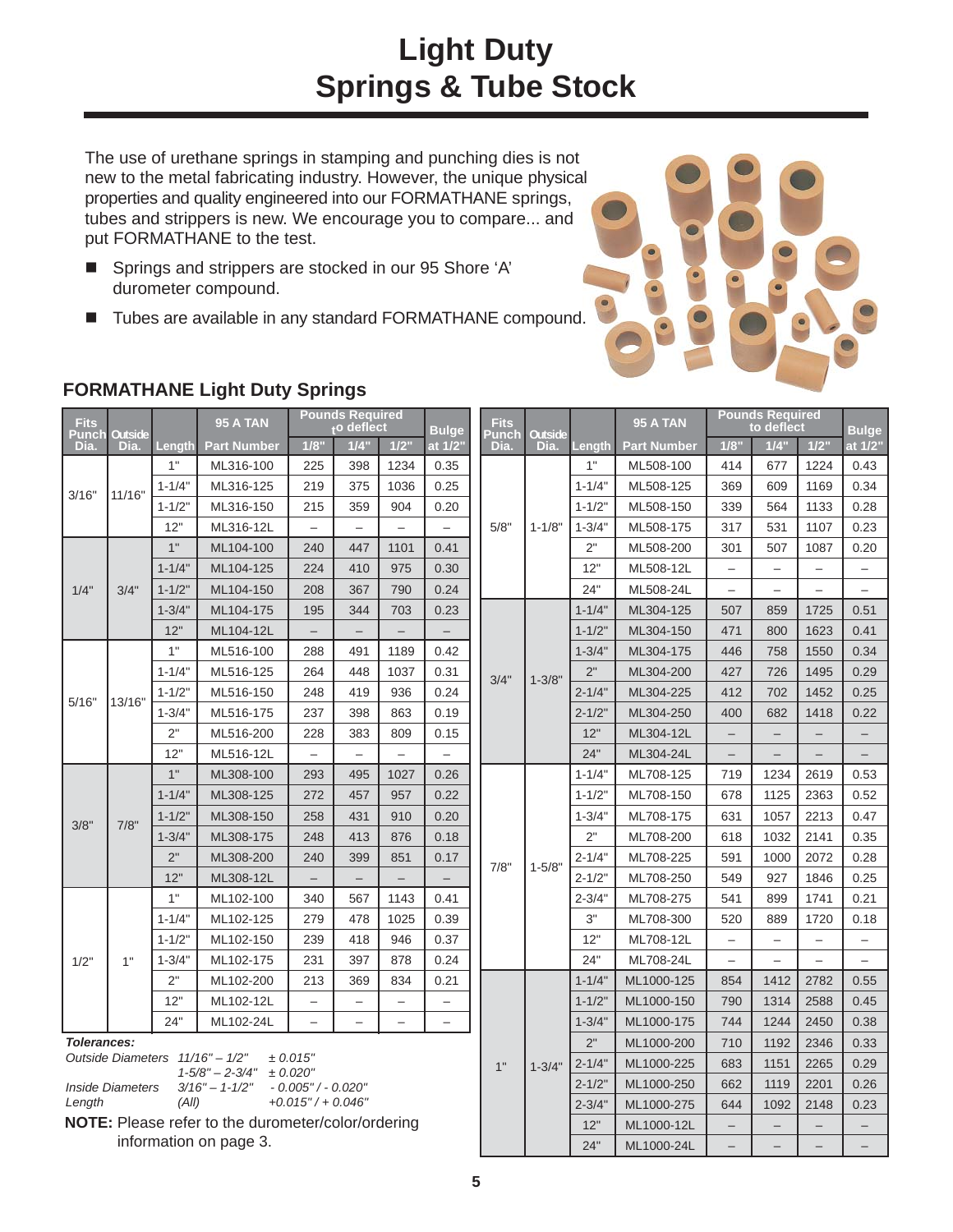## **Medium Duty Springs & Tube Stock**



#### **The Advantages of FORMATHANE vs. Metal Springs/Strippers**

- **FORMATHANE generates higher blank-holding pressure for**  any given diameter size... allowing closer center-to-center spacing to overcome die space limitations.
- **FORMATHANE** is quieter in operation and helps to dampen punch vibration.
- **FORMATHANE** will not fracture under load, so both operators and dies are protected from shrapnel.
- **FORMATHANE adjusts for die misalignment automatically** and installs easily, saving set-up time.
- **FORMATHANE** is nonmagnetic and non-marring.
- FORMATHANE is resistant to corrosion and most oils and chemicals used in the metalforming environment.

#### **FORMATHANE Medium Duty Springs**

*See page 15 for Springs in metric sizes.*

| <b>Fits</b><br>Punch | <b>Outside</b> |            | <b>95 A TAN</b>    | <b>Pounds Required</b><br>to deflect |                          |      | <b>Bulge</b>             |
|----------------------|----------------|------------|--------------------|--------------------------------------|--------------------------|------|--------------------------|
| Dia.                 | Dia.           | Length     | <b>Part Number</b> | 1/8"                                 | 1/4"                     | 3/8" | at 3/8"                  |
|                      |                | 1"         | MM316-100          | 334                                  | 634                      | 1125 | 0.24                     |
| 3/16"                | 13/16"         | $1 - 1/4"$ | MM316-125          | 307                                  | 569                      | 983  | 0.19                     |
|                      |                | $1 - 1/2"$ | MM316-150          | 289                                  | 526                      | 889  | 0.16                     |
|                      |                | 12"        | MM316-12L          |                                      |                          |      |                          |
|                      |                | 1"         | MM104-100          | 359                                  | 671                      | 1294 | 0.27                     |
| 1/4"                 | 7/8"           | $1 - 1/4"$ | MM104-125          | 329                                  | 603                      | 1131 | 0.22                     |
|                      |                | $1 - 1/2"$ | MM104-150          | 309                                  | 558                      | 1022 | 0.19                     |
|                      |                | 12"        | MM104-12L          |                                      |                          |      |                          |
|                      |                | 1"         | MM308-100          | 436                                  | 802                      | 1501 | 0.31                     |
|                      |                | $1 - 1/4"$ | MM308-125          | 396                                  | 716                      | 1265 | 0.23                     |
| 3/8"                 |                | $1 - 1/2"$ | MM308-150          | 370                                  | 659                      | 1108 | 0.18                     |
|                      | 1"             | $1 - 3/4"$ | MM308-175          | 351                                  | 618                      | 996  | 0.15                     |
|                      |                | 2"         | MM308-200          | 337                                  | 587                      | 912  | 0.12                     |
|                      |                | 12"        | MM308-12L          |                                      |                          |      |                          |
|                      |                | 24"        | MM308-24L          | -                                    | $\overline{\phantom{0}}$ |      |                          |
|                      |                | 1"         | MM102-100          | 531                                  | 958                      | 1709 | 0.36                     |
|                      |                | $1 - 1/4"$ | MM102-125          | 486                                  | 866                      | 1475 | 0.28                     |
|                      |                | $1 - 1/2"$ | MM102-150          | 456                                  | 805                      | 1318 | 0.22                     |
| 1/2"                 | $1 - 1/8"$     | $1 - 3/4"$ | MM102-175          | 434                                  | 762                      | 1207 | 0.18                     |
|                      |                | 2"         | MM102-200          | 418                                  | 729                      | 1123 | 0.16                     |
|                      |                | 12"        | MM102-12L          |                                      |                          |      |                          |
|                      |                | 24"        | MM102-24L          |                                      |                          |      |                          |
|                      |                | 1"         | MM508-100          | 584                                  | 1058                     | 1855 | 0.38                     |
|                      |                | $1 - 1/4"$ | MM508-125          | 578                                  | 982                      | 1624 | 0.31                     |
|                      |                | $1 - 1/2"$ | MM508-150          | 459                                  | 797                      | 1310 | 0.28                     |
| 5/8"                 | $1 - 1/4"$     | $1 - 3/4"$ | MM508-175          | 445                                  | 749                      | 1232 | 0.21                     |
|                      |                | 2"         | MM508-200          | 427                                  | 709                      | 1185 | 0.17                     |
|                      |                | 12"        | MM508-12L          |                                      |                          |      |                          |
|                      |                | 24"        | MM508-24L          | -                                    | -                        |      | $\overline{\phantom{0}}$ |

| <b>Fits</b><br><b>Punch</b> | <b>Outside</b> |               | <b>95 A TAN</b>    |      | <b>Pounds Required</b><br>to deflect |      | <b>Bulge</b> |
|-----------------------------|----------------|---------------|--------------------|------|--------------------------------------|------|--------------|
| Dia.                        | Dia.           | <u>Length</u> | <b>Part Number</b> | 1/8" | 1/4"                                 | 3/8" | at 3/8"      |
|                             |                | $1 - 1/4"$    | MM304-125          | 792  | 1406                                 | 2390 | 0.35         |
|                             |                | $1 - 1/2"$    | MM304-150          | 723  | 1279                                 | 2105 | 0.28         |
|                             |                | $1 - 3/4"$    | MM304-175          | 674  | 1188                                 | 1902 | 0.23         |
|                             |                | 2"            | MM304-200          | 637  | 1119                                 | 1749 | 0.20         |
| 3/4"                        | $1 - 1/2"$     | $2 - 1/4"$    | MM304-225          | 609  | 1066                                 | 1631 | 0.17         |
|                             |                | $2 - 1/2"$    | MM304-250          | 586  | 1024                                 | 1536 | 0.15         |
|                             |                | $2 - 3/4"$    | MM304-275          | 567  | 989                                  | 1458 | 0.13         |
|                             |                | 12"           | MM304-12L          |      |                                      |      |              |
|                             |                | 24"           | MM304-24L          |      |                                      |      |              |
|                             |                | $1 - 1/2"$    | MM708-150          | 1037 | 1885                                 | 3202 | 0.37         |
|                             |                | $1 - 3/4"$    | MM708-175          | 933  | 1685                                 | 2780 | 0.30         |
|                             |                | 2"            | MM708-200          | 856  | 1535                                 | 2464 | 0.26         |
|                             |                | $2 - 1/4"$    | MM708-225          | 795  | 1418                                 | 2218 | 0.22         |
| 7/8"                        | $1 - 3/4"$     | $2 - 1/2"$    | MM708-250          | 747  | 1324                                 | 2021 | 0.19         |
|                             |                | $2 - 3/4"$    | MM708-275          | 707  | 1248                                 | 1860 | 0.16         |
|                             |                | 3"            | MM708-300          | 674  | 1184                                 | 1726 | 0.14         |
|                             |                | 12"           | MM708-12L          | —    |                                      |      |              |
|                             |                | 24"           | MM708-24L          |      |                                      |      |              |
|                             |                | $1 - 1/4"$    | MM1000-125         | 1308 | 2427                                 | 4111 | 0.38         |
|                             |                | $1 - 1/2"$    | MM1000-150         | 1060 | 1983                                 | 3330 | 0.34         |
|                             |                | $1 - 3/4"$    | MM1000-175         | 965  | 1791                                 | 2911 | 0.30         |
|                             |                | 2"            | MM1000-200         | 949  | 1680                                 | 2624 | 0.25         |
|                             |                | $2 - 1/4"$    | MM1000-225         | 813  | 1517                                 | 2367 | 0.23         |
| 1"                          | 2"             | $2 - 1/2"$    | MM1000-250         | 805  | 1482                                 | 2262 | 0.22         |
|                             |                | $2 - 3/4"$    | MM1000-275         | 768  | 1400                                 | 2121 | 0.18         |
|                             |                | 3"            | MM1000-300         | 755  | 1378                                 | 1985 | 0.16         |
|                             |                | 4"            | MM1000-400         | 750  | 1368                                 | 1963 | 0.11         |
|                             |                | 12"           | MM1000-12L         |      |                                      |      |              |
|                             |                | 24"           | MM1000-24L         | -    |                                      |      |              |

**NOTE:** Please refer to the durometer/color/ordering information on page 3.

*Tolerances:*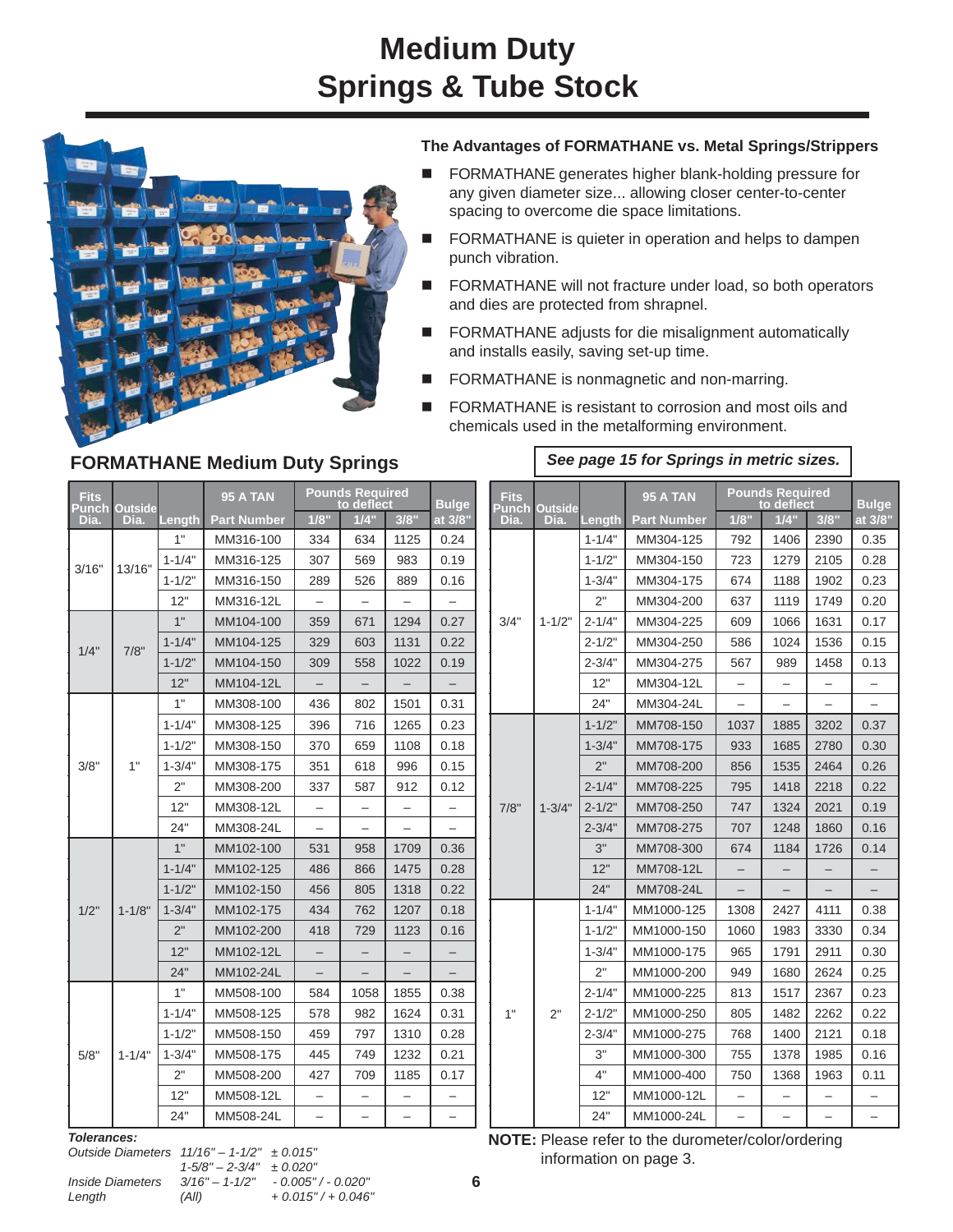## **Heavy Duty Springs**

FORMATHANE springs are available for light, medium and heavy duty service. Selecting the proper service level for your application will depend on a number of factors, such as stock thickness, space limitations and the amount of deflection desired.

The I.D. of all FORMATHANE springs and strippers are molded slightly undersize to provide for a "press fit" onto the punch body. This feature eliminates the need for a set screw or stripper bolt when installing our springs - helping to reduce set-up time.

Hysteresis (internal heat build-up) is the most common cause of premature urethane spring failure. Since the amount of heat generated is a result of the number of strokes per hour combined with the amount of spring deflection, minimizing the percentage of deflection will extend the working life of the spring. Carefully review our load range charts when making your spring selections to avoid over-compression.

#### **NOTE:** Please refer to the durometer/color/ordering information on page 3.

*Length (All) + 0.015" / +0.046"*

| <b>Fits</b> | <b>Punch Outside</b> |            | <b>95 A TAN</b>    |                          | <b>Pounds Required</b><br>to deflect |                                                     | <b>Bulge</b>             |                                                                                                                                                                                                                                                                                                                                                                                                                                                                                                                                                                                                                                                                                                                                                                                                                                                                                                                                                                                                                                                                                                                                                                                                                                                                                                                                                                                                                                                                                                                                                                       | <b>Fits</b> |            |            | <b>95 A TAN</b>                                |                              | <b>Pounds Required</b>   |                          | <b>Bulge</b>        |      |
|-------------|----------------------|------------|--------------------|--------------------------|--------------------------------------|-----------------------------------------------------|--------------------------|-----------------------------------------------------------------------------------------------------------------------------------------------------------------------------------------------------------------------------------------------------------------------------------------------------------------------------------------------------------------------------------------------------------------------------------------------------------------------------------------------------------------------------------------------------------------------------------------------------------------------------------------------------------------------------------------------------------------------------------------------------------------------------------------------------------------------------------------------------------------------------------------------------------------------------------------------------------------------------------------------------------------------------------------------------------------------------------------------------------------------------------------------------------------------------------------------------------------------------------------------------------------------------------------------------------------------------------------------------------------------------------------------------------------------------------------------------------------------------------------------------------------------------------------------------------------------|-------------|------------|------------|------------------------------------------------|------------------------------|--------------------------|--------------------------|---------------------|------|
| Dia.        | Dia.                 | Length     | <b>Part Number</b> | 1/8"                     | 1/4"                                 | 3/8"                                                | at 3/8"                  |                                                                                                                                                                                                                                                                                                                                                                                                                                                                                                                                                                                                                                                                                                                                                                                                                                                                                                                                                                                                                                                                                                                                                                                                                                                                                                                                                                                                                                                                                                                                                                       |             | Dia.       | Length     | <b>Part Number</b>                             | 1/8"                         | 1/4"                     | 3/8"                     | at 3/8"             |      |
|             |                      | 1"         | MH104-100          | 418                      | 808                                  | 1543                                                | 0.28                     |                                                                                                                                                                                                                                                                                                                                                                                                                                                                                                                                                                                                                                                                                                                                                                                                                                                                                                                                                                                                                                                                                                                                                                                                                                                                                                                                                                                                                                                                                                                                                                       |             |            | $1 - 1/2"$ | MH708-150                                      | 1364                         | 2467                     | 4079                     | 0.32                |      |
|             |                      | $1 - 1/4"$ | MH104-125          | 389                      | 721                                  | 1266                                                | 0.19                     |                                                                                                                                                                                                                                                                                                                                                                                                                                                                                                                                                                                                                                                                                                                                                                                                                                                                                                                                                                                                                                                                                                                                                                                                                                                                                                                                                                                                                                                                                                                                                                       |             |            | $1 - 3/4"$ | MH708-175                                      | 1253                         | 2254                     | 3630                     | 0.27                |      |
| 1/4"        | 1"                   | $1 - 1/2"$ | MH104-150          | 354                      | 648                                  | 1082                                                | 0.17                     |                                                                                                                                                                                                                                                                                                                                                                                                                                                                                                                                                                                                                                                                                                                                                                                                                                                                                                                                                                                                                                                                                                                                                                                                                                                                                                                                                                                                                                                                                                                                                                       |             |            | 2"         | MH708-200                                      | 1170                         | 2095                     | 3294                     | 0.24                |      |
|             |                      | $1 - 3/4"$ | MH104-175          | 331                      | 587                                  | 933                                                 | 0.15                     |                                                                                                                                                                                                                                                                                                                                                                                                                                                                                                                                                                                                                                                                                                                                                                                                                                                                                                                                                                                                                                                                                                                                                                                                                                                                                                                                                                                                                                                                                                                                                                       |             |            | $2 - 1/4"$ | MH708-225                                      | 1105                         | 1970                     | 3032                     | 0.21                |      |
|             |                      | 12"        | MH104-12L          | $\qquad \qquad -$        | $\overline{\phantom{0}}$             | $\equiv$                                            | $\overline{\phantom{0}}$ | to deflect<br><b>Punch</b><br><b>Outside</b><br>Dia.<br>7/8"<br>2"<br>$2 - 1/2"$<br>MH708-250<br>1054<br>1871<br>2823<br>$2 - 3/4"$<br>MH708-275<br>1790<br>2652<br>1011<br>3"<br>1722<br>2509<br>MH708-300<br>976<br>12"<br>MH708-12L<br>$\overline{\phantom{0}}$<br>$\overline{\phantom{0}}$<br>$\overline{\phantom{0}}$<br>24"<br>MH708-24L<br>$\overline{\phantom{0}}$<br>$\equiv$<br>$1 - 1/2"$<br>MH1000-150<br>1480<br>4582<br>2777<br>$1 - 3/4"$<br>MH1000-175<br>1363<br>2529<br>4129<br>2"<br>1275<br>2343<br>3790<br>MH1000-200<br>$2 - 1/4"$<br>MH1000-225<br>1207<br>2199<br>3525<br>$2 - 1/2"$<br>MH1000-250<br>1152<br>2083<br>3314<br>1"<br>$2 - 1/4"$<br>$2 - 3/4"$<br>MH1000-275<br>1077<br>1958<br>3061<br>3"<br>1853<br>2851<br>MH1000-300<br>1014<br>4"<br>MH1000-400<br>1566<br>2272<br>841<br>12"<br>MH1000-12L<br>$\qquad \qquad -$<br>$\equiv$<br>$\overline{\phantom{0}}$<br>24"<br>MH1000-24L<br>$\overline{\phantom{0}}$<br>$\qquad \qquad -$<br>$\overline{\phantom{0}}$<br>2"<br>MH1104-200<br>1674<br>36009<br>4637<br>$2 - 1/4"$<br>MH1104-225<br>1562<br>2810<br>4264<br>$2 - 1/2"$<br>MH1104-250<br>1473<br>2650<br>3966<br>$2 - 3/4"$<br>MH1104-275<br>1400<br>2520<br>3721<br>$1 - 1/4"$<br>$2 - 1/2"$<br>3"<br>MH1104-300<br>1339<br>2411<br>3518<br>12"<br>MH1104-12L<br>$\qquad \qquad -$<br>$\qquad \qquad -$<br>$\overline{\phantom{0}}$<br>24"<br>MH1104-24L<br>$\qquad \qquad -$<br>$\qquad \qquad -$<br>$\qquad \qquad -$<br>2"<br>MH1102-200<br>1656<br>3081<br>4795<br>$2 - 1/4"$<br>MH1102-225<br>1575<br>2917<br>4440 |             | 0.18       |            |                                                |                              |                          |                          |                     |      |
|             |                      | 1"         | MH308-100          | 613                      | 1109                                 | 2071                                                | 0.34                     |                                                                                                                                                                                                                                                                                                                                                                                                                                                                                                                                                                                                                                                                                                                                                                                                                                                                                                                                                                                                                                                                                                                                                                                                                                                                                                                                                                                                                                                                                                                                                                       |             |            |            |                                                |                              |                          |                          | 0.17                |      |
|             |                      | $1 - 1/4"$ | MH308-125          | 554                      | 983                                  | 1729                                                | 0.27                     |                                                                                                                                                                                                                                                                                                                                                                                                                                                                                                                                                                                                                                                                                                                                                                                                                                                                                                                                                                                                                                                                                                                                                                                                                                                                                                                                                                                                                                                                                                                                                                       |             |            |            |                                                |                              |                          |                          | 0.15                |      |
| 3/8"        | $1 - 1/8"$           | $1 - 1/2"$ | MH308-150          | 514                      | 899                                  | 1501                                                | 0.22                     |                                                                                                                                                                                                                                                                                                                                                                                                                                                                                                                                                                                                                                                                                                                                                                                                                                                                                                                                                                                                                                                                                                                                                                                                                                                                                                                                                                                                                                                                                                                                                                       |             |            |            |                                                |                              |                          |                          | -                   |      |
|             |                      | $1 - 3/4"$ | MH308-175          | 486                      | 839                                  | 1338                                                | 0.19                     |                                                                                                                                                                                                                                                                                                                                                                                                                                                                                                                                                                                                                                                                                                                                                                                                                                                                                                                                                                                                                                                                                                                                                                                                                                                                                                                                                                                                                                                                                                                                                                       |             |            |            |                                                |                              |                          |                          | $\equiv$            |      |
|             |                      | 2"         | MH308-200          | 465                      | 794                                  | 1216                                                | 0.16                     |                                                                                                                                                                                                                                                                                                                                                                                                                                                                                                                                                                                                                                                                                                                                                                                                                                                                                                                                                                                                                                                                                                                                                                                                                                                                                                                                                                                                                                                                                                                                                                       |             |            |            |                                                |                              |                          |                          | 0.33                |      |
|             |                      | 12"        | MH308-12L          | $\overline{\phantom{m}}$ |                                      | $\overline{\phantom{0}}$                            |                          |                                                                                                                                                                                                                                                                                                                                                                                                                                                                                                                                                                                                                                                                                                                                                                                                                                                                                                                                                                                                                                                                                                                                                                                                                                                                                                                                                                                                                                                                                                                                                                       |             |            |            |                                                |                              |                          |                          | 0.28                |      |
|             |                      | 1"         | MH102-100          | 597                      | 1155                                 | 2188                                                | 0.35                     |                                                                                                                                                                                                                                                                                                                                                                                                                                                                                                                                                                                                                                                                                                                                                                                                                                                                                                                                                                                                                                                                                                                                                                                                                                                                                                                                                                                                                                                                                                                                                                       |             |            |            |                                                |                              |                          |                          | 0.25                |      |
|             |                      | $1 - 1/4"$ | MH102-125          | 532                      | 1001                                 | 1793                                                | 0.27                     |                                                                                                                                                                                                                                                                                                                                                                                                                                                                                                                                                                                                                                                                                                                                                                                                                                                                                                                                                                                                                                                                                                                                                                                                                                                                                                                                                                                                                                                                                                                                                                       |             |            |            |                                                |                              |                          |                          |                     | 0.22 |
|             |                      | $1 - 1/2"$ | MH102-150          | 489                      | 898                                  | 1529                                                | 0.22                     |                                                                                                                                                                                                                                                                                                                                                                                                                                                                                                                                                                                                                                                                                                                                                                                                                                                                                                                                                                                                                                                                                                                                                                                                                                                                                                                                                                                                                                                                                                                                                                       |             |            |            |                                                |                              |                          |                          | 0.20                |      |
|             |                      | $1 - 3/4"$ | MH102-175          | 458                      | 824                                  | 1341                                                | 0.18                     |                                                                                                                                                                                                                                                                                                                                                                                                                                                                                                                                                                                                                                                                                                                                                                                                                                                                                                                                                                                                                                                                                                                                                                                                                                                                                                                                                                                                                                                                                                                                                                       |             |            |            |                                                |                              |                          |                          | 0.18                |      |
| 1/2"        | $1 - 1/4"$           | 2"         | MH102-200          | 435                      | 769                                  | 1200                                                | 0.15                     |                                                                                                                                                                                                                                                                                                                                                                                                                                                                                                                                                                                                                                                                                                                                                                                                                                                                                                                                                                                                                                                                                                                                                                                                                                                                                                                                                                                                                                                                                                                                                                       |             |            |            |                                                |                              |                          |                          | 0.16                |      |
|             |                      | 12"        | MH102-12L          | $\qquad \qquad -$        | $\overline{\phantom{0}}$             | $\equiv$                                            | $\overline{\phantom{0}}$ |                                                                                                                                                                                                                                                                                                                                                                                                                                                                                                                                                                                                                                                                                                                                                                                                                                                                                                                                                                                                                                                                                                                                                                                                                                                                                                                                                                                                                                                                                                                                                                       |             |            |            |                                                |                              |                          |                          | 0.12                |      |
|             |                      | 24"        | MH102-24L          | $\qquad \qquad -$        | $\equiv$                             | $\overline{\phantom{0}}$                            | $\overline{\phantom{0}}$ |                                                                                                                                                                                                                                                                                                                                                                                                                                                                                                                                                                                                                                                                                                                                                                                                                                                                                                                                                                                                                                                                                                                                                                                                                                                                                                                                                                                                                                                                                                                                                                       |             |            |            |                                                |                              |                          |                          | $\qquad \qquad -$   |      |
|             |                      | 1"         | MH508-100          | 796                      | 1409                                 | 2462                                                | 0.39                     |                                                                                                                                                                                                                                                                                                                                                                                                                                                                                                                                                                                                                                                                                                                                                                                                                                                                                                                                                                                                                                                                                                                                                                                                                                                                                                                                                                                                                                                                                                                                                                       |             |            |            |                                                |                              |                          |                          | $\qquad \qquad -$   |      |
|             |                      | $1 - 1/4"$ | MH508-125          | 721                      | 1269                                 | 2129                                                | 0.31                     |                                                                                                                                                                                                                                                                                                                                                                                                                                                                                                                                                                                                                                                                                                                                                                                                                                                                                                                                                                                                                                                                                                                                                                                                                                                                                                                                                                                                                                                                                                                                                                       |             |            |            |                                                |                              |                          |                          | 0.30                |      |
|             |                      | $1 - 1/2"$ | MH508-150          | 671                      | 1175                                 | 1907                                                | 0.26                     |                                                                                                                                                                                                                                                                                                                                                                                                                                                                                                                                                                                                                                                                                                                                                                                                                                                                                                                                                                                                                                                                                                                                                                                                                                                                                                                                                                                                                                                                                                                                                                       |             |            |            |                                                |                              |                          |                          |                     | 0.26 |
| 5/8"        | $1 - 3/8"$           | $1 - 3/4"$ | MH508-175          | 636                      | 1108                                 | 1749                                                | 0.23                     |                                                                                                                                                                                                                                                                                                                                                                                                                                                                                                                                                                                                                                                                                                                                                                                                                                                                                                                                                                                                                                                                                                                                                                                                                                                                                                                                                                                                                                                                                                                                                                       |             |            |            |                                                |                              |                          |                          | 0.23                |      |
|             |                      | 2"         | MH508-200          | 609                      | 1058                                 | 1630                                                | 0.20                     |                                                                                                                                                                                                                                                                                                                                                                                                                                                                                                                                                                                                                                                                                                                                                                                                                                                                                                                                                                                                                                                                                                                                                                                                                                                                                                                                                                                                                                                                                                                                                                       |             |            |            |                                                |                              |                          |                          | 0.21                |      |
|             |                      | 12"        | MH508-12L          | $\qquad \qquad -$        | $\equiv$                             | $\qquad \qquad -$                                   | $\equiv$                 |                                                                                                                                                                                                                                                                                                                                                                                                                                                                                                                                                                                                                                                                                                                                                                                                                                                                                                                                                                                                                                                                                                                                                                                                                                                                                                                                                                                                                                                                                                                                                                       |             |            |            |                                                |                              |                          |                          | 0.19                |      |
|             |                      | 24"        | MH508-24L          | $\qquad \qquad -$        | $\qquad \qquad -$                    | $\overline{\phantom{m}}$                            | $\qquad \qquad -$        |                                                                                                                                                                                                                                                                                                                                                                                                                                                                                                                                                                                                                                                                                                                                                                                                                                                                                                                                                                                                                                                                                                                                                                                                                                                                                                                                                                                                                                                                                                                                                                       |             |            |            |                                                |                              |                          |                          | $\qquad \qquad -$   |      |
|             |                      | $1 - 1/4"$ | MH304-125          | 1167                     | 2130                                 | 3682                                                | 0.34                     |                                                                                                                                                                                                                                                                                                                                                                                                                                                                                                                                                                                                                                                                                                                                                                                                                                                                                                                                                                                                                                                                                                                                                                                                                                                                                                                                                                                                                                                                                                                                                                       |             |            |            |                                                |                              |                          |                          | $\qquad \qquad -$   |      |
|             |                      | $1 - 1/2"$ | MH304-150          | 1056                     | 1909                                 | 3191                                                | 0.28                     |                                                                                                                                                                                                                                                                                                                                                                                                                                                                                                                                                                                                                                                                                                                                                                                                                                                                                                                                                                                                                                                                                                                                                                                                                                                                                                                                                                                                                                                                                                                                                                       |             |            |            |                                                |                              |                          |                          | 0.28                |      |
|             |                      | $1 - 3/4"$ | MH304-175          | 976                      | 1751                                 | 2841                                                | 0.24                     |                                                                                                                                                                                                                                                                                                                                                                                                                                                                                                                                                                                                                                                                                                                                                                                                                                                                                                                                                                                                                                                                                                                                                                                                                                                                                                                                                                                                                                                                                                                                                                       |             |            |            |                                                |                              |                          |                          | 0.27                |      |
|             |                      | 2"         | MH304-200          | 917                      | 1632                                 | 2578                                                | 0.21                     |                                                                                                                                                                                                                                                                                                                                                                                                                                                                                                                                                                                                                                                                                                                                                                                                                                                                                                                                                                                                                                                                                                                                                                                                                                                                                                                                                                                                                                                                                                                                                                       |             |            | $2 - 1/2"$ | MH1102-250                                     | 1561                         | 2794                     | 4157                     | 0.26                |      |
| 3/4"        | $1 - 3/4"$           | $2 - 1/4"$ | MH304-225          | 870                      | 1540                                 | 2373                                                | 0.19                     |                                                                                                                                                                                                                                                                                                                                                                                                                                                                                                                                                                                                                                                                                                                                                                                                                                                                                                                                                                                                                                                                                                                                                                                                                                                                                                                                                                                                                                                                                                                                                                       | $1 - 1/2"$  | $2 - 3/4"$ | $2 - 3/4"$ | MH1102-275                                     | 1495                         | 2666                     | 3917                     | 0.25                |      |
|             |                      | $2 - 1/2"$ | MH304-250          | 833                      | 1466                                 | 2210                                                | 0.17                     |                                                                                                                                                                                                                                                                                                                                                                                                                                                                                                                                                                                                                                                                                                                                                                                                                                                                                                                                                                                                                                                                                                                                                                                                                                                                                                                                                                                                                                                                                                                                                                       |             |            | 3"         | MH1102-300                                     | 1300                         | 2424                     | 3586                     | 0.21                |      |
|             |                      | $2 - 3/4"$ | MH304-275          | 803                      | 1406                                 | 2076                                                | 0.15                     |                                                                                                                                                                                                                                                                                                                                                                                                                                                                                                                                                                                                                                                                                                                                                                                                                                                                                                                                                                                                                                                                                                                                                                                                                                                                                                                                                                                                                                                                                                                                                                       |             |            | 12"        | MH1102-12L                                     | $\equiv$                     | $\overline{\phantom{0}}$ | $\overline{\phantom{0}}$ | $\qquad \qquad -$   |      |
|             |                      | 12"        | MH304-12L          |                          | $\overline{\phantom{0}}$             | $\overline{\phantom{0}}$                            | -                        |                                                                                                                                                                                                                                                                                                                                                                                                                                                                                                                                                                                                                                                                                                                                                                                                                                                                                                                                                                                                                                                                                                                                                                                                                                                                                                                                                                                                                                                                                                                                                                       |             |            | 24"        | MH1102-24L                                     | $\overline{\phantom{0}}$     |                          |                          |                     |      |
|             |                      | 24"        | MH304-24L          | $\overline{\phantom{0}}$ |                                      | <b>Tolerances:</b><br>-<br>$\overline{\phantom{0}}$ |                          |                                                                                                                                                                                                                                                                                                                                                                                                                                                                                                                                                                                                                                                                                                                                                                                                                                                                                                                                                                                                                                                                                                                                                                                                                                                                                                                                                                                                                                                                                                                                                                       |             |            |            |                                                |                              |                          |                          |                     |      |
|             |                      |            |                    |                          |                                      |                                                     |                          |                                                                                                                                                                                                                                                                                                                                                                                                                                                                                                                                                                                                                                                                                                                                                                                                                                                                                                                                                                                                                                                                                                                                                                                                                                                                                                                                                                                                                                                                                                                                                                       |             |            |            | Outside Diameters $11/16" - 1-1/2" \pm 0.015"$ | $1-5/8" - 2-3/4" \pm 0.020"$ |                          |                          |                     |      |
|             |                      |            |                    |                          |                                      |                                                     |                          | 7                                                                                                                                                                                                                                                                                                                                                                                                                                                                                                                                                                                                                                                                                                                                                                                                                                                                                                                                                                                                                                                                                                                                                                                                                                                                                                                                                                                                                                                                                                                                                                     |             |            |            | <b>Inside Diameters</b>                        | $3/16" - 1-1/2"$             |                          |                          | - 0.005" / - 0.020' |      |

### **FORMATHANE Heavy Duty Springs**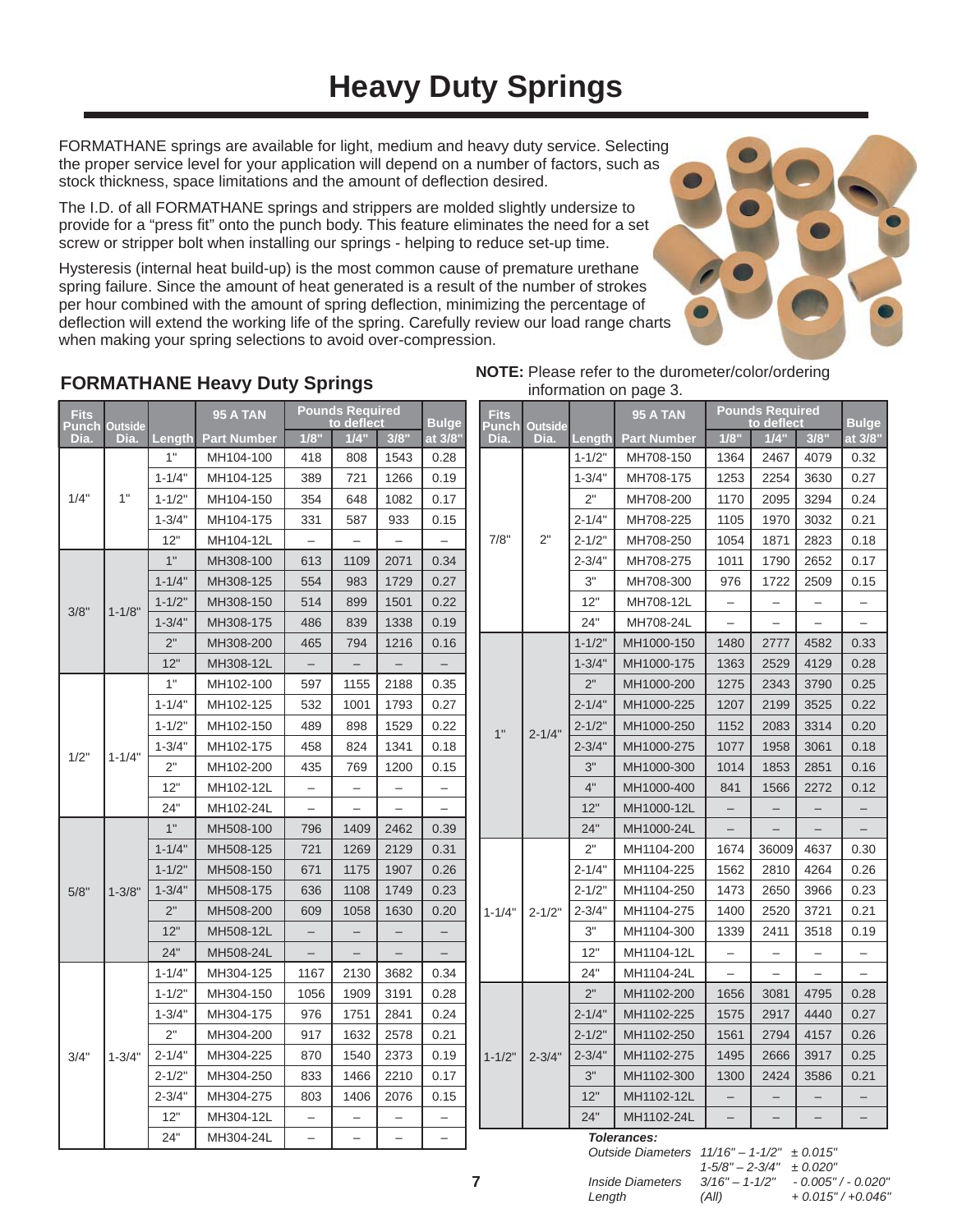## **Precision-Cast Sheets, Slabs & Discs**

#### **FORMATHANE Discs & Wear Pads**

Thickness tolerance ± .015"

| <b>85 A RED</b><br>Part# | <b>Diameter</b><br><b>Tolerance</b> | <b>Size</b>            |
|--------------------------|-------------------------------------|------------------------|
| MD-09-025R               | ± 1/8"                              | 9" dia. x 0.25" thick  |
| MD-12-025R               | ± 1/8"                              | 12" dia. x 0.25" thick |
| MD-15-025R               | ± 1/8"                              | 15" dia. x 0.25" thick |
| MD-20-025R               | ± 3/16"                             | 20" dia. x 0.25" thick |
| MD-25-025R               | ± 3/16"                             | 25" dia. x 0.25" thick |
| MD-26-025R               | ± 3/16"                             | 26" dia. x 0.25" thick |
| MD-27-025R               | ± 1/4"                              | 27" dia. x 0.25" thick |
| MD-32-025R               | ± 1/4"                              | 32" dia. x 0.25" thick |

For press designs using a round forming chamber, FORMATHANE precisioncast wear pad discs are available in eight diameters.

#### *Discs are stocked in PO-650 Red (85 A Durometer).*

FORMATHANE sheets are available in a wide range of sizes, thickness and hardnesses to meet your metalforming requirements. Forming blocks, pressure pads, wear pads or throw pads – whatever your application  $-$  a FORMATHANE sheet or slab will fill your needs.

> **NOTE:** Please refer to the durometer/color/ordering information on page 3.

| <b>Thickness</b><br><b>Tolerance</b><br>WxL | 1/16"<br>±.005" | 1/8"<br>±.010" | 3/16"<br>±.015" | 1/4"<br>±.015" | 3/8"<br>±.015" | 1/2"<br>±.015" | 5/8"<br>±.020" | 3/4"<br>±.020" |
|---------------------------------------------|-----------------|----------------|-----------------|----------------|----------------|----------------|----------------|----------------|
| $1 \times 48"$                              | MS-0148-006     | MS-0148-013    | MS-0148-019     | MS-0148-025    | MS-0148-038    | MS-0148-050    | MS-0148-063    | MS-0148-075    |
| $2 \times 48"$                              | MS-0248-006     | MS-0248-013    | MS-0248-019     | MS-0248-025    | MS-0248-038    | MS-0248-050    | MS-0248-063    | MS-0248-075    |
| $3 \times 48"$                              | MS-0348-006     | MS-0348-013    | MS-0348-019     | MS-0348-025    | MS-0348-038    | MS-0348-050    | MS-0348-063    | MS-0348-075    |
| 4 x 48"                                     | MS-0448-006     | MS-0448-013    | MS-0448-019     | MS-0448-025    | MS-0448-038    | MS-0448-050    | MS-0448-063    | MS-0448-075    |
| $6 \times 6"$                               | MS-0606-006     | MS-0606-013    | MS-0606-019     | MS-0606-025    | MS-0606-038    | MS-0606-050    | MS-0606-063    | MS-0606-075    |
| 6 x 12"                                     | MS-0612-006     | MS-0612-013    | MS-0612-019     | MS-0612-025    | MS-0612-038    | MS-0612-050    | MS-0612-063    | MS-0612-075    |
| 6 x 18"                                     | MS-0618-006     | MS-0618-013    | MS-0618-019     | MS-0618-025    | MS-0618-038    | MS-0618-050    | MS-0618-063    | MS-0618-075    |
| 6 x 24"                                     | MS-0624-006     | MS-0624-013    | MS-0624-019     | MS-0624-025    | MS-0624-038    | MS-0624-050    | MS-0624-063    | MS-0624-075    |
| 6 x 36"                                     | MS-0636-006     | MS-0636-013    | MS-0636-019     | MS-0636-025    | MS-0636-038    | MS-0636-050    | MS-0636-063    | MS-0636-075    |
| 6 x 48"                                     | MS-0648-006     | MS-0648-013    | MS-0648-019     | MS-0648-025    | MS-0648-038    | MS-0648-050    | MS-0648-063    | MS-0648-075    |
| 12 x 12"                                    | MS-1212-006     | MS-1212-013    | MS-1212-019     | MS-1212-025    | MS-1212-038    | MS-1212-050    | MS-1212-063    | MS-1212-075    |
| 12 x 18"                                    | MS-1218-006     | MS-1218-013    | MS-1218-019     | MS-1218-025    | MS-1218-038    | MS-1218-050    | MS-1218-063    | MS-1218-075    |
| $12 \times 24"$                             | MS-1224-006     | MS-1224-013    | MS-1224-019     | MS-1224-025    | MS-1224-038    | MS-1224-050    | MS-1224-063    | MS-1224-075    |
| $12 \times 36"$                             | MS-1236-006     | MS-1236-013    | MS-1236-019     | MS-1236-025    | MS-1236-038    | MS-1236-050    | MS-1236-063    | MS-1236-075    |
| $12 \times 48"$                             | MS-1248-006     | MS-1248-013    | MS-1248-019     | MS-1248-025    | MS-1248-038    | MS-1248-050    | MS-1248-063    | MS-1248-075    |
| $18 \times 18"$                             | MS-1818-006     | MS-1818-013    | MS-1818-019     | MS-1818-025    | MS-1818-038    | MS-1818-050    | MS-1818-063    | MS-1818-075    |
| 18 x 24"                                    | MS-1824-006     | MS-1824-013    | MS-1824-019     | MS-1824-025    | MS-1824-038    | MS-1824-050    | MS-1824-063    | MS-1824-075    |
| 18 x 36"                                    | MS-1836-006     | MS-1836-013    | MS-1836-019     | MS-1836-025    | MS-1836-038    | MS-1836-050    | MS-1836-063    | MS-1836-075    |
| $18 \times 48"$                             | MS-1848-006     | MS-1848-013    | MS-1848-019     | MS-1848-025    | MS-1848-038    | MS-1848-050    | MS-1848-063    | MS-1848-075    |
| 24 x 24"                                    | MS-2424-006     | MS-2424-013    | MS-2424-019     | MS-2424-025    | MS-2424-038    | MS-2424-050    | MS-2424-063    | MS-2424-075    |
| 24 x 36"                                    | MS-2436-006     | MS-2436-013    | MS-2436-019     | MS-2436-025    | MS-2436-038    | MS-2436-050    | MS-2436-063    | MS-2436-075    |
| 24 x 48"                                    | MS-2448-006     | MS-2448-013    | MS-2448-019     | MS-2448-025    | MS-2448-038    | MS-2448-050    | MS-2448-063    | MS-2448-075    |
| 36 x 36"                                    | MS-3636-006     | MS-3636-013    | MS-3636-019     | MS-3636-025    | MS-3636-038    | MS-3636-050    | MS-3636-063    | MS-3636-075    |

#### **FORMATHANE Precision-Cast Sheets - 95 A TAN**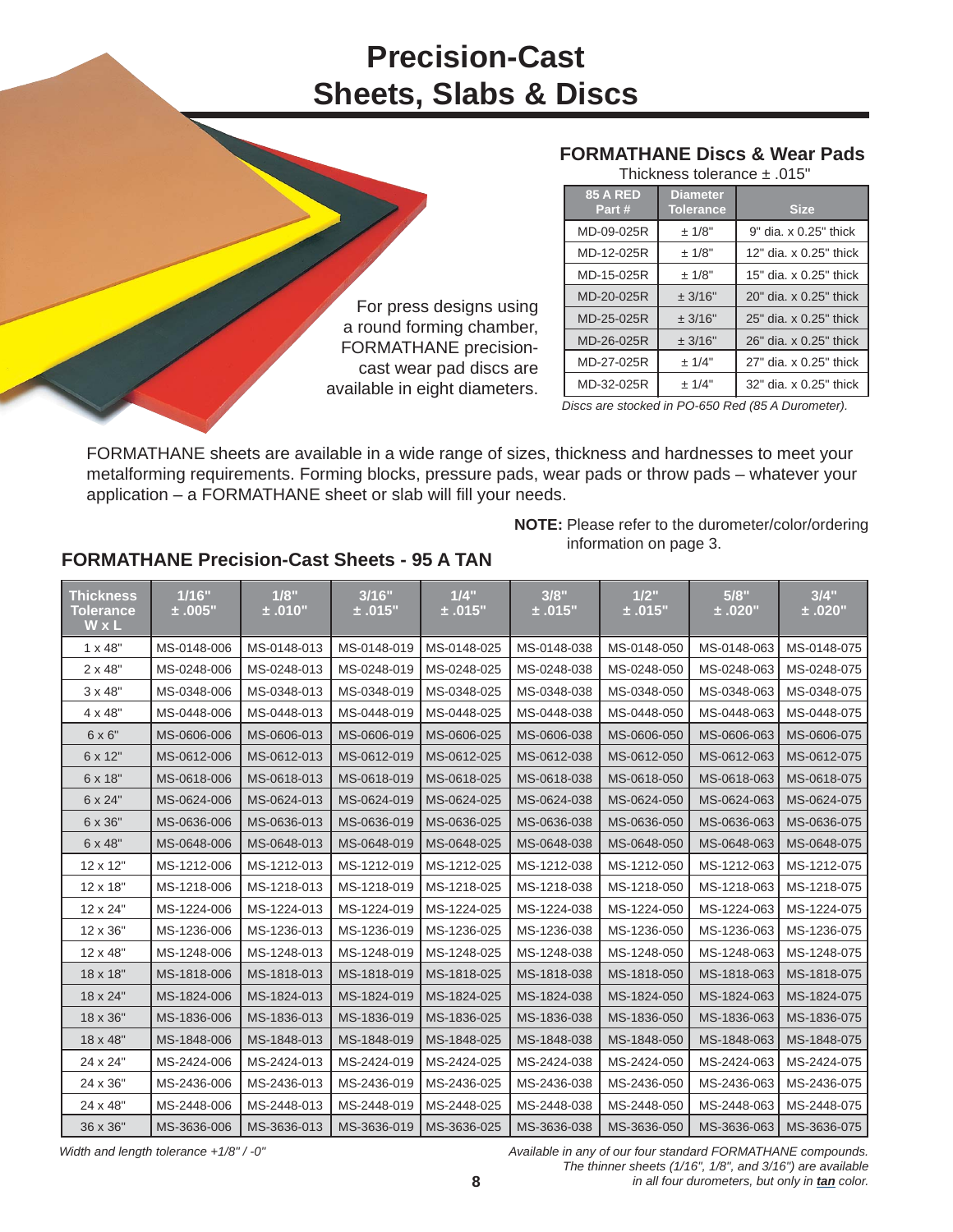## **Precision-Cast Sheets, Slabs & Discs**

Proven to withstand pressures from under 5,000 psi up to 30,000 psi, our FORMATHANE urethane stands up to the tortuous pressing of the fluid-forming process. In fact, they actually assist the metalforming process by allowing intricate, mar-free shapes to be produced without additional secondary finishing operations.

Our FORMATHANE sheets offer superior cut, puncture and abrasion resistance. Our high-performance urethane compounds will not break down, leaving particulate debris on your parts or equipment. Their typical, long service life makes FORMATHANE sheets the material of choice in demanding metalforming applications.



**NOTE:** Please refer to the durometer/color/ordering information on page 3.



#### **FORMATHANE Precision-Cast Sheets - 95 A TAN**

| <b>Thickness</b><br>Tolerance<br>WxL | 4"<br>±.020" | $1 - 1/4"$<br>±.025" | $1 - 1/2"$<br>$+ .015" / -.030"$ | 2"<br>$+ .015" / -.030"$ | $2 - 1/2"$<br>$+ .015" / -.035"$ | 3"<br>$+ .015" / -.060'$ | $3 - 1/2"$<br>$+ .015" / -.060"$ | 4"<br>$+ .015" / -.070"$ |
|--------------------------------------|--------------|----------------------|----------------------------------|--------------------------|----------------------------------|--------------------------|----------------------------------|--------------------------|
| $1 \times 48"$                       | MS-0148-100  | MS-0148-125          | MS-0148-150                      | MS-0148-200              | MS-0148-250                      | MS-0148-300              | MS-0148-350                      | MS-0148-400              |
| $2 \times 48"$                       | MS-0248-100  | MS-0248-125          | MS-0248-150                      | MS-0248-200              | MS-0248-250                      | MS-0248-300              | MS-0248-350                      | MS-0248-400              |
| $3 \times 48"$                       | MS-0348-100  | MS-0348-125          | MS-0348-150                      | MS-0348-200              | MS-0348-250                      | MS-0348-300              | MS-0348-350                      | MS-0348-400              |
| $4 \times 48"$                       | MS-0448-100  | MS-0448-125          | MS-0448-150                      | MS-0448-200              | MS-0448-250                      | MS-0448-300              | MS-0448-350                      | MS-0448-400              |
| $6 \times 6"$                        | MS-0606-100  | MS-0606-125          | MS-0606-150                      | MS-0606-200              | MS-0606-250                      | MS-0606-300              | MS-0606-350                      | MS-0606-400              |
| 6 x 12"                              | MS-0612-100  | MS-0612-125          | MS-0612-150                      | MS-0612-200              | MS-0612-250                      | MS-0612-300              | MS-0612-350                      | MS-0612-400              |
| 6 x 18"                              | MS-0618-100  | MS-0618-125          | MS-0618-150                      | MS-0618-200              | MS-0618-250                      | MS-0618-300              | MS-0618-350                      | MS-0618-400              |
| 6 x 24"                              | MS-0624-100  | MS-0624-125          | MS-0624-150                      | MS-0624-200              | MS-0624-250                      | MS-0624-300              | MS-0624-350                      | MS-0624-400              |
| 6 x 36"                              | MS-0636-100  | MS-0636-125          | MS-0636-150                      | MS-0636-200              | MS-0636-250                      | MS-0636-300              | MS-0636-350                      | MS-0636-400              |
| 6 x 48"                              | MS-0648-100  | MS-0648-125          | MS-0648-150                      | MS-0648-200              | MS-0648-250                      | MS-0648-300              | MS-0648-350                      | MS-0648-400              |
| 12 x 12"                             | MS-1212-100  | MS-1212-125          | MS-1212-150                      | MS-1212-200              | MS-1212-250                      | MS-1212-300              | MS-1212-350                      | MS-1212-400              |
| $12 \times 18"$                      | MS-1218-100  | MS-1218-125          | MS-1218-150                      | MS-1218-200              | MS-1218-250                      | MS-1218-300              | MS-1218-350                      | MS-1218-400              |
| $12 \times 24"$                      | MS-1224-100  | MS-1224-125          | MS-1224-150                      | MS-1224-200              | MS-1224-250                      | MS-1224-300              | MS-1224-350                      | MS-1224-400              |
| 12 x 36"                             | MS-1236-100  | MS-1236-125          | MS-1236-150                      | MS-1236-200              | MS-1236-250                      | MS-1236-300              | MS-1236-350                      | MS-1236-400              |
| 12 x 48"                             | MS-1248-100  | MS-1248-125          | MS-1248-150                      | MS-1248-200              | MS-1248-250                      | MS-1248-300              | MS-1248-350                      | MS-1248-400              |
| $18 \times 18"$                      | MS-1818-100  | MS-1818-125          | MS-1818-150                      | MS-1818-200              | MS-1818-250                      | MS-1818-300              | MS-1818-350                      | MS-1818-400              |
| $18 \times 24"$                      | MS-1824-100  | MS-1824-125          | MS-1824-150                      | MS-1824-200              | MS-1824-250                      | MS-1824-300              | MS-1824-350                      | MS-1824-400              |
| 18 x 36"                             | MS-1836-100  | MS-1836-125          | MS-1836-150                      | MS-1836-200              | MS-1836-250                      | MS-1836-300              | MS-1836-350                      | MS-1836-400              |
| 18 x 48"                             | MS-1848-100  | MS-1848-125          | MS-1848-150                      | MS-1848-200              | MS-1848-250                      | MS-1848-300              | MS-1848-350                      | MS-1848-400              |
| 24 x 24"                             | MS-2424-100  | MS-2424-125          | MS-2424-150                      | MS-2424-200              | MS-2424-250                      | MS-2424-300              | MS-2424-350                      | MS-2424-400              |
| 24 x 36"                             | MS-2436-100  | MS-2436-125          | MS-2436-150                      | MS-2436-200              | MS-2436-250                      | MS-2436-300              | MS-2436-350                      | MS-2436-400              |
| 24 x 48"                             | MS-2448-100  | MS-2448-125          | MS-2448-150                      | MS-2448-200              | MS-2448-250                      | MS-2448-300              | MS-2448-350                      | MS-2448-400              |
| 36 x 36"                             | MS-3636-100  | MS-3636-125          | MS-3636-150                      | MS-3636-200              | MS-3636-250                      | MS-3636-300              | MS-3636-350                      | MS-3636-400              |

*Width and length tolerance +1/8" / -0" Available in any of our four standard FORMATHANE compounds.*

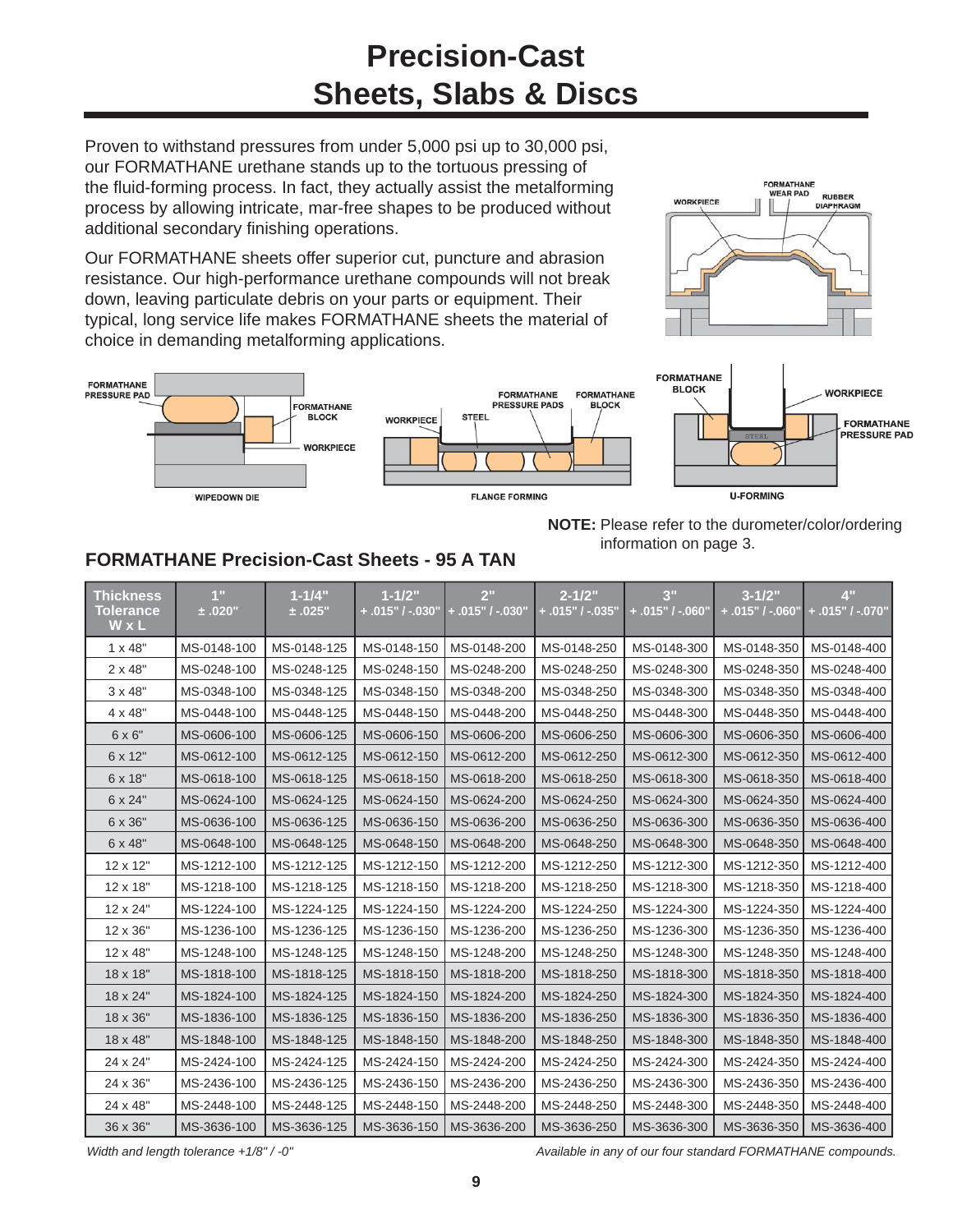## **Precision-Cast Bars, Blocks & Rods**



As with all standard shaped items in our FORMATHANE product line, molded bars and rods are currently offered in numerous sizes to meet your metalforming needs (55 U.S. and 30 metric). The ability of FORMATHANE to deform when compressed, then recover to its original shape, makes it ideal for many metalforming applications. When a compressive load is applied, FORMATHANE reacts by distributing the force in all directions. This characteristic enables the urethane to exert pressure uniformly over the workpiece. Additionally, FORMATHANE can absorb operator and press errors, reducing damage.



- Use FORMATHANE bars as a "universal" female forming die section to eliminate the need for more expensive matched hard tooling.
- **Use a FORMATHANE bar to** eliminate a series of mechanical die springs or strippers in stamping dies for reduced tooling expense and shorter build time.
- Use FORMATHANE bars and blocks in pressure-pad, forming and wiping block applications for reduced tooling expense and scratch/mar-free forming.
- Use FORMATHANE bars, blocks and rods as spacers to reduce noise and vibration.
- Use FORMATHANE bar, block and rod stock to machine custom shapes for special metalforming applications.

#### *See page 15 for Precision-Cast Bars in metric sizes.*

**NOTE:** Please refer to the durometer/color/ordering information on page 3.

| Length                          |                  |             |                             |     |              |                           |
|---------------------------------|------------------|-------------|-----------------------------|-----|--------------|---------------------------|
| <b>Width x</b><br><b>Height</b> | <b>Tolerance</b> | 2"          | 12"                         | 24" | 36"          | 48"                       |
| $1/2" \times 1/2"$              |                  | MB-005005-2 | MB-005005-12 MB-005005-24   |     | MB-005005-36 | MB-005005-48              |
| $3/4" \times 3/4"$              |                  | MB-075075-2 | MB-075075-12 MB-075075-24   |     | MB-075075-36 | MB-075075-48              |
| $1" \times 1"$                  | ±.015"           | MB-100100-2 | MB-100100-12 MB-100100-24   |     | MB-100100-36 | MB-100100-48              |
| $1 - 1/4$ " x $1 - 1/4$ "       |                  | MB-125125-2 | MB-125125-12 MB-125125-24   |     |              | MB-125125-36 MB-125125-48 |
| $1 - 1/2" \times 1 - 1/2"$      |                  | MB-150150-2 | MB-150150-12 MB-150150-24   |     | MB-150150-36 | MB-150150-48              |
| $2" \times 2"$                  |                  | MB-200200-2 | MB-200200-12 MB-200200-24   |     | MB-200200-36 | MB-200200-48              |
| $2" \times 3"$                  | ±.030"           | MB-200300-2 | IMB-200300-12 IMB-200300-24 |     |              | MB-200300-36 MB-200300-48 |
| $3" \times 3"$                  |                  | MB-300300-2 | MB-300300-12 MB-300300-24   |     | MB-300300-36 | MB-300300-48              |
| $4" \times 4"$                  | ±.040"           | MB-400400-2 | MB-400400-12 MB-400400-24   |     | MB-400400-36 | MB-400400-48              |
| $5" \times 5"$                  | ±.060"           | MB-500500-2 | MB-500500-12 MB-500500-24   |     | MB-500500-36 | MB-500500-48              |
| $6" \times 6"$                  |                  | MB-600600-2 | MB-600600-12 MB-600600-24   |     |              | MB-600600-36 MB-600600-48 |

#### **FORMATHANE Precision-Cast Bars - 95 A TAN**

*Length tolerance +1/8" / -0" Available in any of our four standard FORMATHANE compounds.*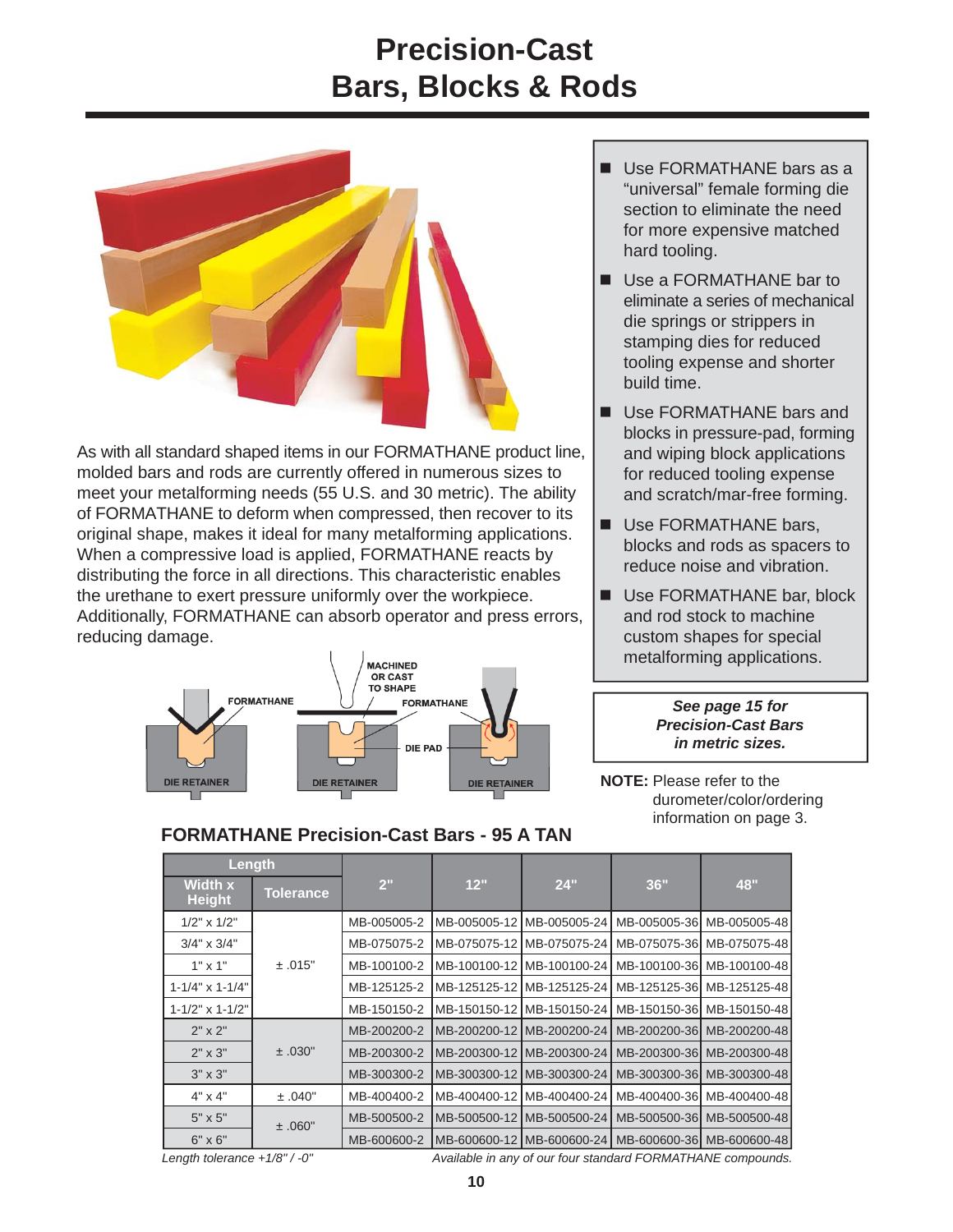## **Precision-Cast Bars, Blocks & Rods**



Some metalforming and special application tooling calls for round rod stock. FORMATHANE Urethane rods are ideal for prototype parts or high-volume applications that are best suited for round profiles held to precision tolerances.

- All FORMATHANE products are easily machined.
- Currently, we produce 24 U.S. and 12 metric sizes of molded rods.

*See page 15 for Precision-Cast Bars in metric sizes.*

**NOTE:** Please refer to the durometer/color/ordering information on page 3.

#### **FORMATHANE Precision-Cast Rods - 95 A TAN**

|                 | Length            |           |           |           |           |                          |                          |
|-----------------|-------------------|-----------|-----------|-----------|-----------|--------------------------|--------------------------|
| <b>Diameter</b> | O.D.<br>Tolerance | 3"        | 6"        | 12"       | 24"       | 36"                      | 48"                      |
| 1/4"            |                   | MR-025-03 | MR-025-06 | MR-025-12 | MR-025-24 | $\overline{\phantom{0}}$ | $\overline{\phantom{m}}$ |
| 3/8"            | ±.010"            | MR-038-03 | MR-038-06 | MR-038-12 |           |                          |                          |
| 1/2"            |                   | MR-050-03 | MR-050-06 | MR-050-12 | MR-050-24 | MR-050-36                | MR-050-48                |
| 5/8"            |                   | MR-063-03 | MR-063-06 | MR-063-12 | MR-063-24 | MR-063-36                | MR-063-48                |
| 3/4"            |                   | MR-075-03 | MR-075-06 | MR-075-12 | MR-075-24 | MR-075-36                | MR-075-48                |
| 7/8"            |                   | MR-087-03 | MR-087-06 | MR-087-12 | MR-087-24 | MR-087-36                | MR-087-48                |
| 1"              | ±.015"            | MR-100-03 | MR-100-06 | MR-100-12 | MR-100-24 | MR-100-36                | MR-100-48                |
| $1 - 1/4"$      |                   | MR-125-03 | MR-125-06 | MR-125-12 | MR-125-24 | MR-125-36                | MR-125-48                |
| $1 - 1/2"$      |                   | MR-150-03 | MR-150-06 | MR-150-12 | MR-150-24 | MR-150-36                | MR-150-48                |
| $1 - 3/4"$      |                   | MR-175-03 | MR-175-06 | MR-175-12 | MR-175-24 | MR-175-36                | MR-175-48                |
| 2"              |                   | MR-200-03 | MR-200-06 | MR-200-12 | MR-200-24 | MR-200-36                | MR-200-48                |
| $2 - 1/4"$      | ±.020"            | MR-225-03 | MR-225-06 | MR-225-12 | MR-225-24 | MR-225-36                | MR-225-48                |
| $2 - 1/2"$      |                   | MR-250-03 | MR-250-06 | MR-250-12 | MR-250-24 | MR-250-36                | MR-250-48                |
| $2 - 3/4"$      |                   | MR-275-03 | MR-275-06 | MR-275-12 | MR-275-24 | MR-275-36                | MR-275-48                |
| 3"              |                   | MR-300-03 | MR-300-06 | MR-300-12 | MR-300-24 | MR-300-36                | MR-300-48                |
| $3 - 1/4"$      | ±.030"            | MR-325-03 | MR-325-06 | MR-325-12 | MR-325-24 | MR-325-36                | MR-325-48                |
| $3 - 1/2"$      |                   | MR-350-03 | MR-350-06 | MR-350-12 | MR-350-24 | MR-350-36                | MR-350-48                |
| $3 - 3/4"$      |                   | MR-375-03 | MR-375-06 | MR-375-12 | MR-375-24 | MR-375-36                | MR-375-48                |
| 4"              | ±.040"            | MR-400-03 | MR-400-06 | MR-400-12 | MR-400-24 | MR-400-36                | MR-400-48                |
| $4 - 1/2"$      |                   | MR-450-03 | MR-450-06 | MR-450-12 | MR-450-24 | MR-450-36                | MR-450-48                |
| 5"              |                   | MR-500-03 | MR-500-06 | MR-500-12 | MR-500-24 |                          |                          |
| 6"              | ±.060"            | MR-600-03 | MR-600-06 | MR-600-12 | MR-600-24 | $\overline{\phantom{m}}$ |                          |
| 7"              |                   | MR-700-03 | MR-700-06 | MR-700-12 | MR-700-24 | $\qquad \qquad -$        |                          |
| 8"              |                   | MR-800-03 | MR-800-06 | MR-800-12 | MR-800-24 |                          |                          |

*Length tolerance +1/8"/ -0" Available in any of our four standard FORMATHANE compounds.*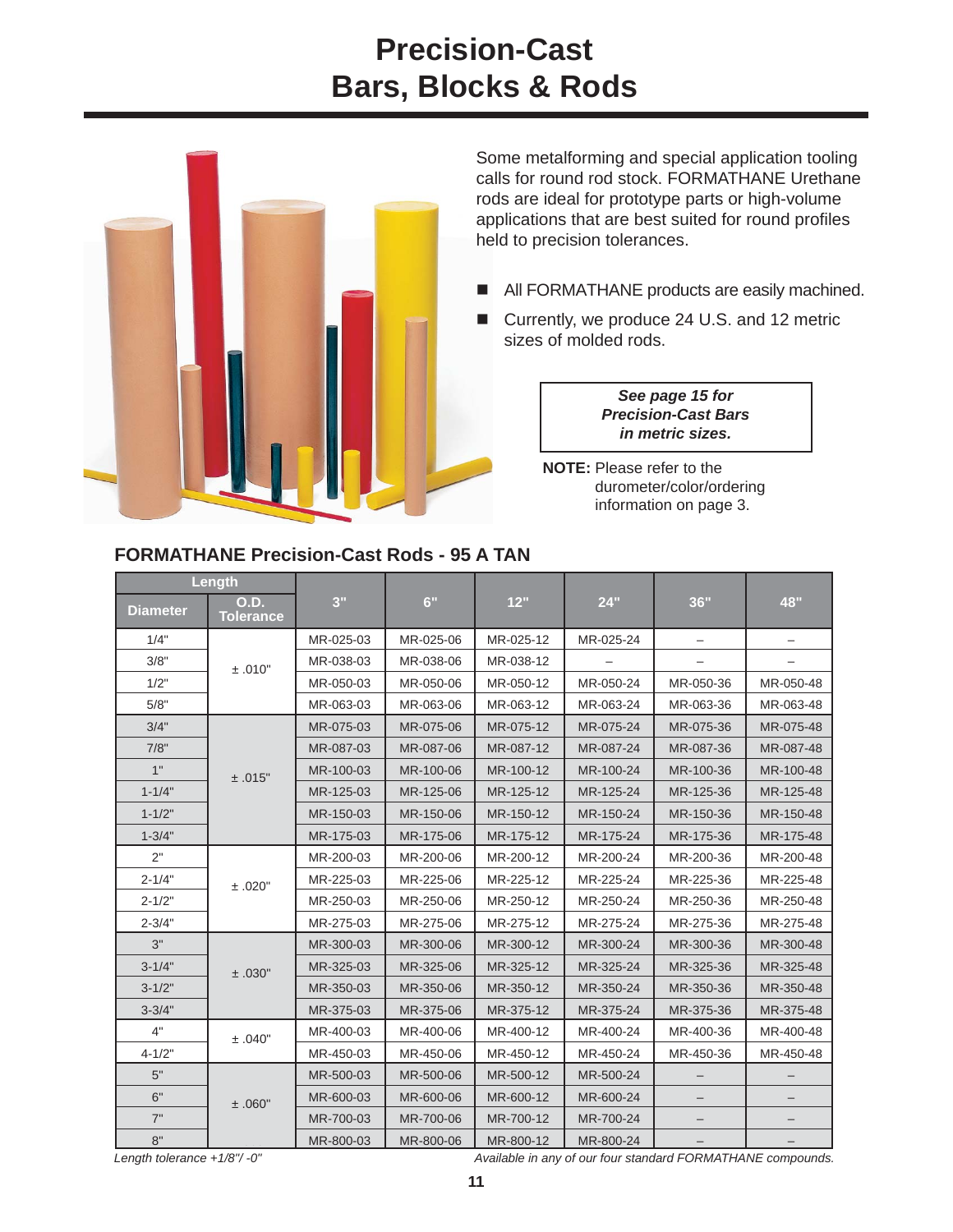## **Headed NAAMSTM Strippers**



#### **Load Ratings in Newtons**

| <b>Punch</b><br>Dia. | Outside Length<br>Dia. B |    | <b>95 A TAN</b>    | <b>Newtons Required</b><br>to deflect |      | <b>NAAMS</b> |         |           |      |      |      |         |
|----------------------|--------------------------|----|--------------------|---------------------------------------|------|--------------|---------|-----------|------|------|------|---------|
| mm                   | mm                       | mm | <b>Part Number</b> | 3 <sub>mm</sub>                       | 6mm  | 9mm          | Code    |           |      |      |      |         |
|                      |                          | 44 | MTH-10-44          | 721                                   | 1237 | 1966         | P051044 |           |      |      |      |         |
| 10                   | 18                       | 54 | MTH-10-54          | 694                                   | 1179 | 1770         | P051054 |           |      |      |      |         |
|                      |                          | 64 | MTH-10-64          | 689                                   | 1121 | 1610         | P051064 |           |      |      |      |         |
|                      |                          | 74 | MTH-10-74          | 654                                   | 1036 | 1446         | P051074 |           |      |      |      |         |
|                      |                          | 44 | MTH-13-44          | 1303                                  | 2184 | 3380         | P051344 |           |      |      |      |         |
| 13                   | 23                       | 54 | MTH-13-54          | 1179                                  | 2028 | 3118         | P051354 |           |      |      |      |         |
|                      |                          | 64 | MTH-13-64          | 1023                                  | 1775 | 2580         | P051364 |           |      |      |      |         |
|                      |                          | 74 | MTH-13-74          | 907                                   | 1508 | 2175         | P051374 |           |      |      |      |         |
|                      |                          | 44 | MTH-16-44          | 1548                                  | 2655 | 4159         | P051644 |           |      |      |      |         |
| 16                   | 28                       | 54 | MTH-16-54          | 1406                                  | 2402 | 3696         | P051654 |           |      |      |      |         |
|                      |                          |    |                    |                                       |      |              | 64      | MTH-16-64 | 1263 | 2277 | 3340 | P051664 |
|                      |                          | 74 | MTH-16-74          | 1121                                  | 1868 | 2807         | P051674 |           |      |      |      |         |
|                      |                          | 44 | MTH-20-44          | 2139                                  | 3683 | 5711         | P052044 |           |      |      |      |         |
| 20                   |                          | 33 | 54                 | MTH-20-54                             | 2002 | 3389         | 5253    | P052054   |      |      |      |         |
|                      |                          | 64 | MTH-20-64          | 1864                                  | 3211 | 4653         | P052064 |           |      |      |      |         |
|                      |                          | 74 | MTH-20-74          | 1730                                  | 2936 | 4230         | P052074 |           |      |      |      |         |
|                      |                          | 44 | MTH-25-44          | 2869                                  | 4946 | 7490         | P052544 |           |      |      |      |         |
| 25                   | 40                       | 54 | MTH-25-54          | 2660                                  | 4546 | 6810         | P052554 |           |      |      |      |         |
|                      |                          | 64 | MTH-25-64          | 2464                                  | 4114 | 5983         | P052564 |           |      |      |      |         |
|                      |                          | 74 | MTH-25-74          | 2224                                  | 3799 | 5498         | P052574 |           |      |      |      |         |
|                      |                          | 44 | MTH-32-44          | 4386                                  | 7557 | 11672        | P053244 |           |      |      |      |         |
|                      |                          | 54 | MTH-32-54          | 4021                                  | 6917 | 10373        | P053254 |           |      |      |      |         |
| 32                   | 50                       | 64 | MTH-32-64          | 3483                                  | 6063 | 8918         | P053264 |           |      |      |      |         |
|                      |                          | 74 | MTH-32-74          | 3260                                  | 5662 | 8207         | P053274 |           |      |      |      |         |
|                      |                          | 44 | MTH-40-44          | 5391                                  | 9830 | 15248        | P054054 |           |      |      |      |         |
| 40                   | 60                       | 54 | MTH-40-54          | 4915                                  | 8651 | 13411        | P054064 |           |      |      |      |         |
|                      |                          | 64 | MTH-40-64          | 4448                                  | 7953 | 11778        | P054074 |           |      |      |      |         |

FORMATHANE headed strippers fully meet the NAAMS<sup>™</sup> standard. The closed-end design allows for custom matching of the stripper face to the shape of your punch.

The headed design prevents the stripper from falling off the punch and into the die.

- Strippers are stocked in 95 A durometer.
- Molded to meet or exceed the new NAAMS Headed Stripper Standards.
- **Manufactured from the highest**  performance urethane compound; provides long life.
- Each stripper resists taking a compression set providing consistent stripper forces throughout the life of the stripper.
- The unique molding process produces strippers that resist splitting and tearing keeping unwanted debris out of the die.

**NOTE:** Please refer to the durometer/color/ordering information on page 3.

*Note: 44mm long bushings should not be compressed more than 6.6mm; more compression exceeds recommended maximum of 15%.*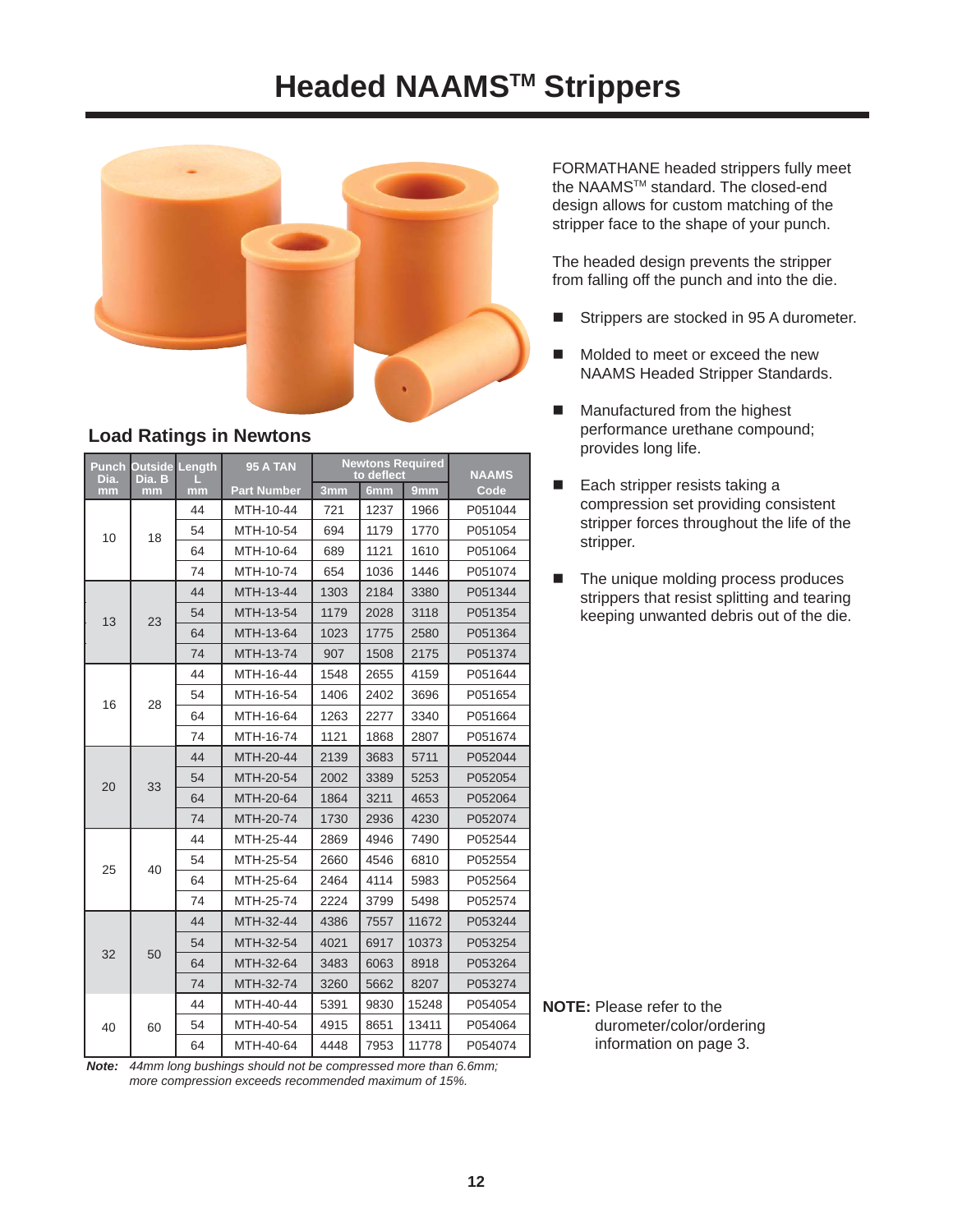## **Headed NAAMSTM Strippers**

| <b>Punch</b><br><b>Diameter</b><br>mm | $\mathbf{A}$<br><b>Press Fit</b><br>mm | C<br>mm | D<br>mm | Е<br><b>Vent Hole</b><br>mm |
|---------------------------------------|----------------------------------------|---------|---------|-----------------------------|
| 10.0                                  | 9.75                                   | 21.3    | 6       | 1.6                         |
| 13.0                                  | 12.75                                  | 26.3    | 6       | 3.0                         |
| 16.0                                  | 15.75                                  | 31.3    | 6       | 3.0                         |
| 20.0                                  | 19.75                                  | 36.3    | 7       | 3.0                         |
| 25.0                                  | 24.75                                  | 43.3    | 7       | 3.0                         |
| 32.0                                  | 31.70                                  | 55.3    | 7       | 3.0                         |
| 40.0                                  | 39.70                                  | 65.3    | 8       | 3.0                         |

 $\overline{B}$ 

 $\overline{\otimes A^{+0.3}}$ 

 $R^*$ 

 $\tilde{I}$ 

 $4.5*$ R

 $8*R$ 



 $E^*$ 





\*Dimension common to both backing and retaining plate.

્રા



**FORMATHANE Backing Plate Set**

| <b>Part</b><br><b>Number</b> | A<br>mm | в<br>mm | $\mathbf{C}$<br>m <sub>m</sub> | D<br>mm | E<br>mm | R<br>mm |
|------------------------------|---------|---------|--------------------------------|---------|---------|---------|
| <b>BRP0010</b>               | 10      | 29.0    | 19                             | 22      | 11.0    | 13.0    |
| <b>BRP0013</b>               | 13      | 32.0    | 24                             | 27      | 11.0    | 15.5    |
| <b>BRP0016</b>               | 16      | 34.0    | 29                             | 32      | 11.0    | 18.0    |
| <b>BRP0020</b>               | 20      | 36.0    | 34                             | 37      | 11.5    | 20.5    |
| <b>BRP0025</b>               | 25      | 40.6    | 41                             | 44      | 10.5    | 24.0    |
| <b>BRP0032</b>               | 32      | 42.0    | 51                             | 56      | 10.5    | 31.0    |
| <b>BRP0040</b>               | 40      | 46.0    | 61                             | 66      | 11.0    | 36.0    |

**NOTE:** Please refer to the durometer/color/ordering information on page 3.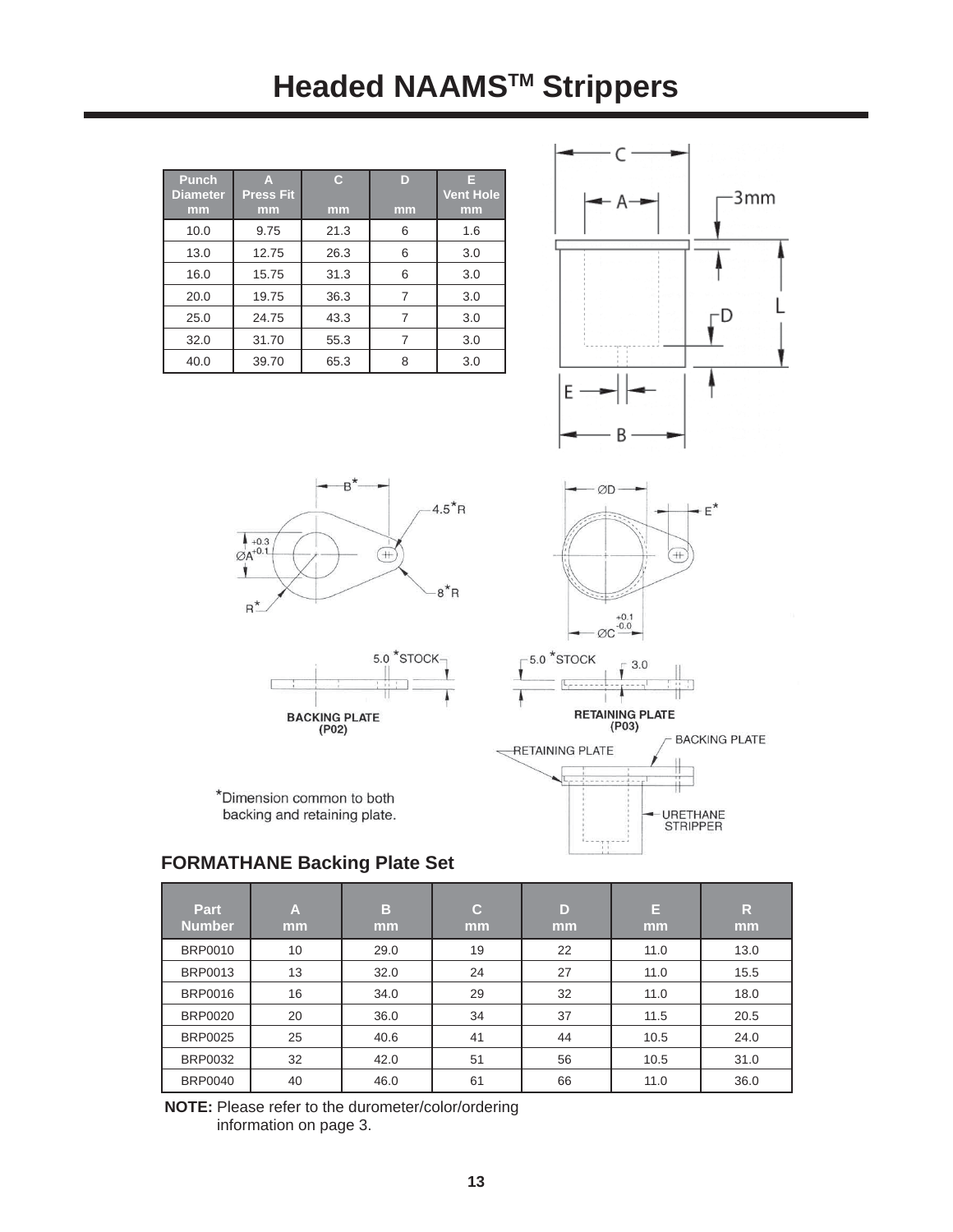## **Closed-End Strippers**



Closed-end FORMATHANE strippers allow for custommatching of the stripper face to the shape of your punch. Simply press-fit the stripper onto the punch body and then complete one stroke without the metal stock. The punch will pierce the closed-end of the FORMATHANE stripper, cutting it to the exact same shape as the punch.

FORMATHANE strippers provide high blank-holding pressure on the downstroke and stripping pressure on the upstroke. This combination means less jamming of blanks.

Replace your conventional urethane strippers with long-life FORMATHANE and watch your profits increase. Your tool room can sidestep replacing worn out urethane strippers and work on more important projects.



*See page 15 for Closed-End Strippers in metric sizes.*

#### *Tolerances:*

*Outside Diameters ± 0.015" Inside Diameters - 0.005" / - 0.020" Length +0.015" / +0.046"*

*All lengths cut to 1/32" over nominal to allow for set.*

**NOTE:** Please refer to the durometer/color/ordering information on page 3.

|            |            |            | <b>Pounds Required</b><br><b>95 A TAN</b> |         | to deflect |         | Bulge   |
|------------|------------|------------|-------------------------------------------|---------|------------|---------|---------|
| I.D.       | 0.D.       | Length     | <b>Part Number</b>                        | $1/8$ " | 1/4"       | $1/2$ " | at 1/2" |
| 3/16"      | 11/16"     | $1 - 1/4"$ | MT316-125                                 | 220     | 375        | 1035    | 0.25    |
|            |            | $1 - 1/2"$ | MT316-150                                 | 215     | 360        | 900     | 0.20    |
|            |            | $1 - 1/4"$ | MT104-125                                 | 225     | 410        | 975     | 0.30    |
| 1/4"       | 3/4"       | $1 - 1/2"$ | MT104-150                                 | 210     | 370        | 790     | 0.24    |
|            |            | $1 - 3/4"$ | MT104-175                                 | 195     | 345        | 700     | 0.23    |
|            |            | $1 - 1/4"$ | MT516-125                                 | 265     | 450        | 1035    | 0.31    |
| 5/16"      | 13/16"     | $1 - 1/2"$ | MT516-150                                 | 250     | 420        | 935     | 0.24    |
|            |            | $1 - 3/4"$ | MT516-175                                 | 235     | 400        | 865     | 0.19    |
|            |            | 2"         | MT516-200                                 | 230     | 385        | 810     | 0.15    |
|            |            | $1 - 1/4"$ | MT308-125                                 | 270     | 460        | 960     | 0.22    |
| 3/8"       | 7/8"       | $1 - 1/2"$ | MT308-150                                 | 260     | 430        | 910     | 0.20    |
|            |            | $1 - 3/4"$ | MT308-175                                 | 250     | 415        | 875     | 0.18    |
|            |            | 2"         | MT308-200                                 | 240     | 400        | 850     | 0.17    |
|            |            | $1 - 1/4"$ | MT102-125                                 | 280     | 480        | 1025    | 0.39    |
|            |            | $1 - 1/2"$ | MT102-150                                 | 240     | 420        | 945     | 0.37    |
| 1/2"       | 1"         | $1 - 3/4"$ | MT102-175                                 | 230     | 400        | 880     | 0.24    |
|            |            | 2"         | MT102-200                                 | 215     | 370        | 835     | 0.21    |
|            |            | $2 - 1/4"$ | MT102-225                                 | 200     | 345        | 800     | 0.19    |
|            |            | $1 - 1/4"$ | MT508-125                                 | 370     | 610        | 1170    | 0.34    |
| 5/8"       | $1 - 1/8"$ | $1 - 1/2"$ | MT508-150                                 | 340     | 565        | 1135    | 0.28    |
|            |            | $1 - 3/4"$ | MT508-175                                 | 320     | 530        | 1110    | 0.23    |
|            |            | 2"         | MT508-200                                 | 300     | 510        | 1090    | 0.20    |
|            |            | 1-3/4"     | MT304-175                                 | 675     | 1190       | 2090    | 0.24    |
|            |            | 2"         | MT304-200                                 | 640     | 1120       | 1925    | 0.21    |
| 3/4"       | $1 - 1/2"$ | $2 - 1/4"$ | MT304-225                                 | 610     | 1065       | 1790    | 0.18    |
|            |            | $2 - 1/2"$ | MT304-250                                 | 585     | 1025       | 1690    | 0.16    |
|            |            | $2 - 3/4"$ | MT304-275                                 | 565     | 990        | 1610    | 0.14    |
|            |            | $1 - 3/4"$ | MT708-175                                 | 935     | 1685       | 3050    | 0.31    |
|            |            | 2"         | MT708-200                                 | 855     | 1535       | 2660    | 0.27    |
| 7/8"       | $1 - 3/4"$ | $2 - 1/4"$ | MT708-225                                 | 795     | 1420       | 2395    | 0.23    |
|            |            | 2-1/2"     | MT708-250                                 | 745     | 1325       | 2180    | 0.20    |
|            |            | 2-3/4"     | MT708-275                                 | 710     | 1250       | 2010    | 0.17    |
|            |            | $1 - 3/4"$ | MT1000-175                                | 965     | 1790       | 3115    | 0.31    |
|            |            | 2"         | MT1000-200                                | 950     | 1680       | 2810    | 0.26    |
| 1"         | 2"         | $2 - 1/4"$ | MT1000-225                                | 815     | 1515       | 2420    | 0.24    |
|            |            | 2-1/2"     | MT1000-250                                | 805     | 1480       | 2335    | 0.23    |
|            |            | 2-3/4"     | MT1000-275                                | 770     | 1400       | 2270    | 0.19    |
|            |            | 2"         | MT1104-200                                | 1675    | 3010       | 4920    | 0.31    |
|            |            | $2 - 1/4"$ | MT1104-225                                | 1560    | 2810       | 4520    | 0.27    |
| $1 - 1/4"$ | $2 - 1/2"$ | $2 - 1/2"$ | MT1104-250                                | 1475    | 2650       | 4200    | 0.24    |
|            |            | 2-3/4"     | MT1104-275                                | 1400    | 2520       | 3945    | 0.22    |
|            |            | 3"         | MT1104-300                                | 1340    | 2410       | 3730    | 0.20    |
|            |            | 2"         | MT1102-200                                | 1655    | 3080       | 5035    | 0.29    |
|            |            | 2-1/4"     | MT1102-225                                | 1575    | 2915       | 4660    | 0.28    |
| $1 - 1/2"$ | $2 - 3/4"$ | $2 - 1/2"$ | MT1102-250                                | 1560    | 2795       | 4365    | 0.27    |
|            |            | $2 - 3/4"$ | MT1102-275                                | 1495    | 2665       | 4120    | 0.26    |
|            |            | 3"         | MT1102-300                                | 1300    | 2425       | 3765    | 0.22    |

### **FORMATHANE Closed-End Strippers**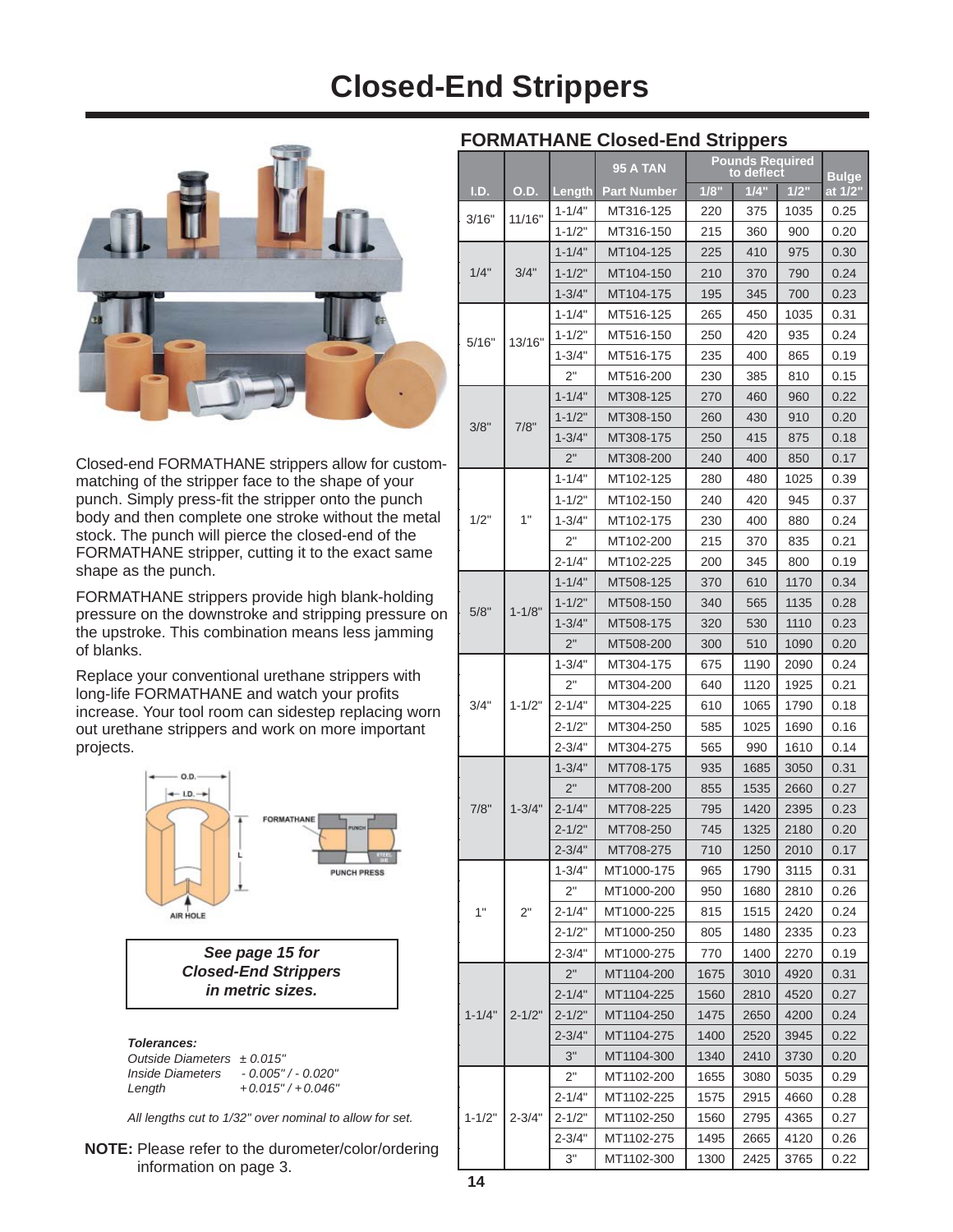## **Metric Sizes**

#### **Precision-Cast Bars**

| Width<br>mm | <b>Height</b><br>mm | Length<br>m <sub>m</sub> | 95 A TAN<br><b>Part Number</b> |
|-------------|---------------------|--------------------------|--------------------------------|
| ± 0.4mm     |                     | 100                      | MBM-2525100                    |
|             |                     | 415                      | MBM-2525415                    |
| 25          | 25                  | 500                      | MBM-2525500                    |
|             |                     | 835                      | MBM-2525835                    |
|             |                     | 1000                     | MBM-25251000                   |
| ± 0.4mm     |                     | 100                      | MBM-3025100                    |
|             |                     | 415                      | MBM-3025415                    |
| 30          | 25                  | 500                      | MBM-3025500                    |
|             |                     | 835                      | MBM-3025835                    |
|             |                     | 1000                     | MBM-30251000                   |
| ±0.6mm      |                     | 100                      | MBM-5050100                    |
|             |                     | 415                      | MBM-5050415                    |
| 50          | 50                  | 500                      | MBM-5050500                    |
|             |                     | 835                      | MBM-5050835                    |
|             |                     | 1000                     | MBM-50501000                   |
| ± 0.8mm     |                     | 100                      | MBM-8030100                    |
|             |                     | 415                      | MBM-8030415                    |
| 80          | 30                  | 500                      | MBM-8030500                    |
|             |                     | 835                      | MBM-8030835                    |
|             |                     | 1000                     | MBM-80301000                   |
| ± 0.8mm     |                     | 100                      | MBM-7550100                    |
|             |                     | 415                      | MBM-7550415                    |
| 75          | 50                  | 500                      | MBM-7550500                    |
|             |                     | 835                      | MBM-7550835                    |
|             |                     | 1000                     | MBM-75501000                   |
| ± 0.8mm     |                     | 100                      | MBM-11045100                   |
|             |                     | 415                      | MBM-11045415                   |
| 110         | 45                  | 500                      | MBM-11045500                   |
|             |                     | 835                      | MBM-11045835                   |
|             |                     | 1000                     | MBM-110451000                  |

#### **Closed-End Strippers**

| - г        |            |              |             |                                       |  |  |  |  |
|------------|------------|--------------|-------------|---------------------------------------|--|--|--|--|
| I.D.<br>mm | O.D.<br>mm | Length<br>mm | Air<br>Hole | <b>95 A TAN</b><br><b>Part Number</b> |  |  |  |  |
|            |            |              | 1.6         | MTM-061945                            |  |  |  |  |
| 6          | 19         | 53           | 1.6         | MTM-061953                            |  |  |  |  |
|            |            | 71           | 1.6         | MTM-061971                            |  |  |  |  |
|            |            | 45           | 1.6         | MTM-082145                            |  |  |  |  |
| 8          | 21         | 53           | 1.6         | MTM-082153                            |  |  |  |  |
|            |            | 71           | 1.6         | MTM-082171                            |  |  |  |  |
|            |            | 45           | 1.6         | MTM-102345                            |  |  |  |  |
| 10         | 23         | 53           | 1.6         | MTM-102353                            |  |  |  |  |
|            |            | 56           | 1.6         | MTM-102356                            |  |  |  |  |
|            |            | 71           | 1.6         | MTM-102371                            |  |  |  |  |
|            | 26         | 45           | 3.0         | MTM-132645                            |  |  |  |  |
| 13         |            | 53           | 3.0         | MTM-132653                            |  |  |  |  |
|            |            | 56           | 3.0         | MTM-132656                            |  |  |  |  |
|            |            | 71           | 3.0         | MTM-132671                            |  |  |  |  |
|            |            | 45           | 3.0         | MTM-163045                            |  |  |  |  |
| 16         | 30         | 53           | 3.0         | MTM-163053                            |  |  |  |  |
|            |            | 56           | 3.0         | MTM-163056                            |  |  |  |  |
|            |            | 71           | 3.0         | MTM-163071                            |  |  |  |  |
|            |            | 45           | 3.0         | MTM-203845                            |  |  |  |  |
| 20         | 38         | 53           | 3.0         | MTM-203853                            |  |  |  |  |
|            |            | 71           | 3.0         | MTM-203871                            |  |  |  |  |
|            |            | 45           | 3.0         | MTM-255045                            |  |  |  |  |
| 25         | 50         | 53           | 3.0         | MTM-255053                            |  |  |  |  |
|            |            | 71           | 3.0         | MTM-255071                            |  |  |  |  |
| 32         | 60         | 45           | 3.0         | MTM-326045                            |  |  |  |  |

*Tolerances–Strippers: O.D. ± 0.4mm I.D. -0.1mm / -0.5mm Length ± 0.4mm*

*All lengths cut to 1mm over nominal to allow for set.*

#### **Springs**

| əpringə    |                       |              |                                |
|------------|-----------------------|--------------|--------------------------------|
| I.D.<br>mm | O.D.<br>$\mathsf{mm}$ | Length<br>mm | 95 A TAN<br><b>Part Number</b> |
|            |                       | 25           | MMM-71525                      |
|            |                       | 30           | MMM-71530                      |
| 7          | 15                    | 35           | MMM-71535                      |
|            |                       | 40           | MMM-71540                      |
|            |                       | 330          | MMM-715330                     |
|            |                       | 25           | MMM-82025                      |
|            |                       | 30           | MMM-82030                      |
|            |                       |              |                                |
| 8.5        | 20                    | 35           | MMM-82035                      |
|            |                       | 40           | MMM-82040                      |
|            |                       | 330          | MMM-820330                     |
|            |                       | 25           | MMM-112525                     |
|            |                       | 30           | MMM-112530                     |
| 11         | 25                    | 35           | MMM-112535                     |
|            |                       | 40           | MMM-112540                     |
|            |                       | 45           | MMM-112545                     |
|            |                       | 330          | MMM-1125330                    |
|            |                       | 25           | MMM-143025                     |
|            |                       | 30           | MMM-143030                     |
|            |                       | 35           | MMM-143035                     |
|            |                       | 40           | MMM-143040                     |
| 14         | 30                    | 45           | MMM-143045                     |
|            |                       | 50           | MMM-143050                     |
|            |                       | 55           | MMM-143055                     |
|            |                       | 60           | MMM-143060                     |
|            |                       | 500          | MMM-1430500                    |
|            |                       | 40           | MMM-144040                     |
|            |                       | 50           | MMM-144050                     |
| 14         | 40                    |              | MMM-144060                     |
|            |                       | 60           |                                |
|            |                       | 500          | MMM-1440500                    |
|            |                       | 50           | MMM-145050                     |
| 14         | 50                    | 60           | MMM-145060                     |
|            |                       | 80           | MMM-145080                     |
|            |                       | 500          | MMM-1450500                    |
|            |                       | 50           | MMM-146050                     |
| 14         | 60                    | 60           | MMM-146060                     |
|            |                       | 80           | MMM-146080                     |
|            |                       | 500          | MMM-1460500                    |
|            |                       | 60           | MMM-228060                     |
|            |                       | 80           | MMM-228080                     |
| 22         | 80                    | 100          | MMM-2280100                    |
|            |                       | 500          | MMM-2280500                    |
|            |                       | 80           | MMM-2210080                    |
|            |                       | 100          | MMM-22100100                   |
| 22         | 100                   |              |                                |
|            |                       |              |                                |
|            |                       | 120<br>500   | MMM-22100120<br>MMM-22100500   |

*Tolerances–Cast Bars: Length + 3mm / -0mm*

#### **Precision-Cast Rods**

| Dia.<br>mm | Length<br>mm | <b>95 A TAN</b><br><b>Part Number</b> | Dia.<br>mm | Length<br>mm | <b>95 A TAN</b><br><b>Part Number</b> |
|------------|--------------|---------------------------------------|------------|--------------|---------------------------------------|
| 8          | 500          | MRM-8500                              |            |              |                                       |
| 10         | 500          | MRM-10500                             |            |              |                                       |
| 15         | 500          | MRM-15500                             |            |              |                                       |
| 20         | 500          | MRM-20500                             |            |              |                                       |
| 25         | 500          | MRM-25500                             | 25         | 1000         | MRM-251000                            |
| 30         | 500          | MRM-30500                             | 30         | 1000         | MRM-301000                            |
| 40         | 500          | MRM-40500                             | 40         | 1000         | MRM-401000                            |
| 50         | 500          | MRM-50500                             | 50         | 1000         | MRM-501000                            |
| 60         | 500          | MRM-60500                             | 60         | 1000         | MRM-601000                            |
| 70         | 500          | MRM-70500                             | 70         | 1000         | MRM-701000                            |
| 80         | 500          | MRM-80500                             | 80         | 1000         | MRM-801000                            |
| 100        | 500          | MRM-100500                            | 100        | 1000         | MRM-1001000                           |

*Tolerances–Cast Rods: Diameter 8mm - 40mm ± 0.4mm Diameter 50mm - 60mm ± 0.6mm Diameter 70mm -100mm ± 0.8mm Length +3mm / -0*

*O.D. 15mm - 40mm ± 0.4mm O.D. 50mm - 60mm ± 0.6mm O.D. 80mm - 100mm ± 0.8mm I.D. -0.1mm / -0.5mm Length +3mm / -0*

**NOTE:** Please refer to the

 durometer/color/ordering information on page 3.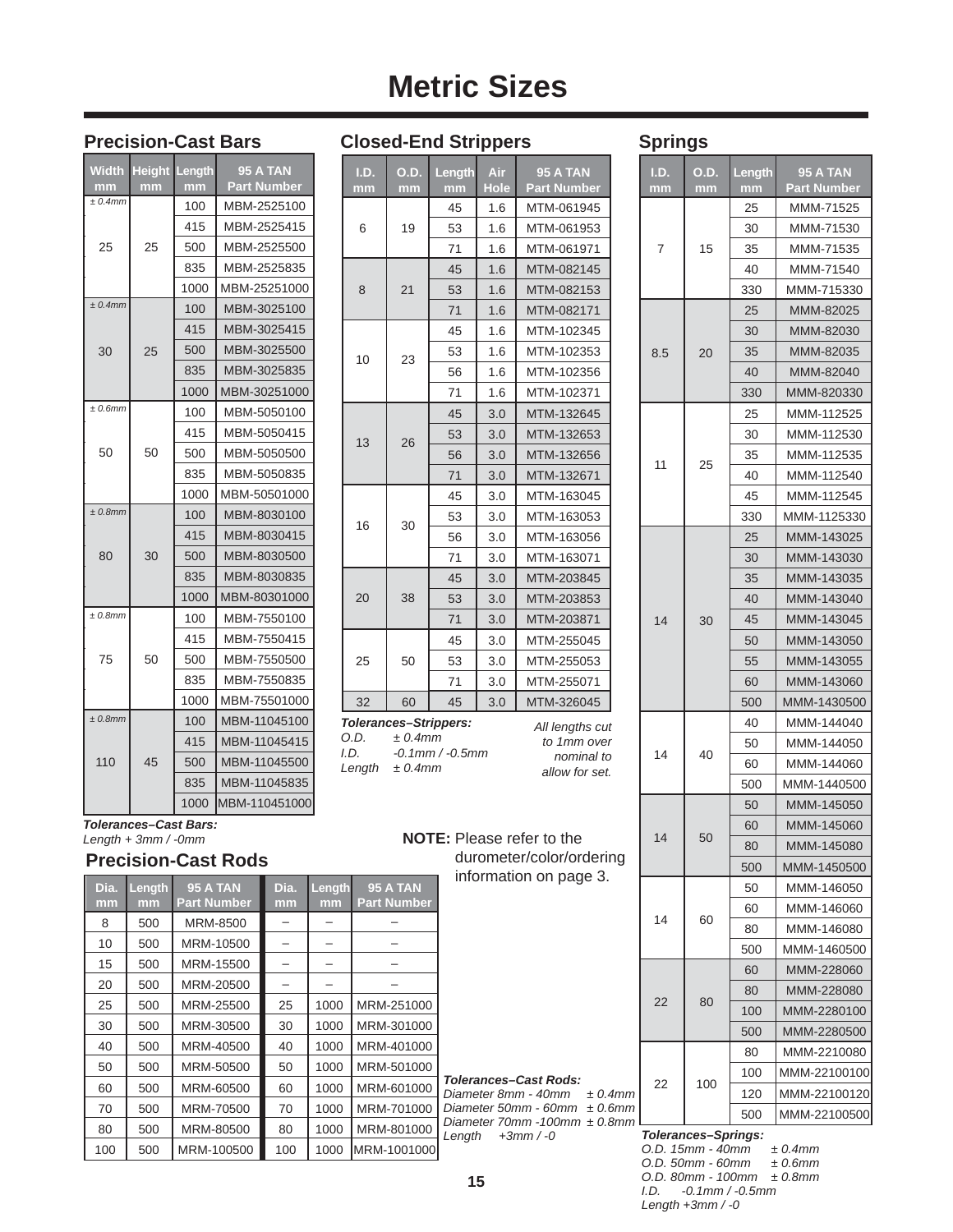## **Automotive Metric Springs & Tube Stock**

| Part            | <b>O.D.</b> | I.D. | FL. | A Max<br>Comp | <b>B</b> Max<br>Comp | $\mathbf{C}$<br><b>Hole</b> | D<br><b>Thread</b> | E<br><b>Thread</b> |
|-----------------|-------------|------|-----|---------------|----------------------|-----------------------------|--------------------|--------------------|
| <b>Number</b>   | mm          | mm   | mm  | Length<br>mm  | <b>O.D.</b><br>mm    | <b>Size</b><br>mm           | Size<br>mm         | <b>Depth</b><br>mm |
| MMM-145032R     |             |      | 32  | 22            | 62                   | 95                          | 12                 | 14                 |
| MMM-145050R     |             |      | 50  | 35            | 62                   | 95                          | 12                 | 14                 |
| MMM-145060R     |             |      | 60  | 42            | 62                   | 95                          | 12                 | 14                 |
| MMM-145080R     |             |      | 80  | 56            | 62                   | 95                          | 12                 | 14                 |
| MMM-145080R-T   | 50          | 14   | 80  | 56            | 62                   | 95                          | 12                 | 14                 |
| MMM-1450100R    |             |      | 100 | 70            | 62                   | 95                          | 12                 | 14                 |
| MMM-1450100R-T  |             |      | 100 | 70            | 62                   | 95                          | 12                 | 14                 |
| MMM-1450500R    |             |      | 500 |               |                      | <b>FULL TUBE</b>            |                    |                    |
| MMM-146050R     |             |      | 50  | 35            | 74                   | 110                         | 12                 | 14                 |
| MMM-146060R     |             |      | 60  | 42            | 74                   | 110                         | 12                 | 14                 |
| MMM-146060R-T   |             |      | 60  | 42            | 74                   | 110                         | 12                 | 14                 |
| MMM-146080R     |             |      | 80  | 56            | 74                   | 110                         | 12                 | 14                 |
| MMM-146080R-T   | 60          | 14   | 80  | 56            | 74                   | 110                         | 12                 | 14                 |
| MMM-1460100R    |             |      | 100 | 70            | 74                   | 110                         | 12                 | 14                 |
| MMM-1460100R-T  |             |      | 100 | 70            | 74                   | 110                         | 12                 | 14                 |
| MMM-1460125R    |             |      | 125 | 88            | 74                   | 110                         | 12                 | 14                 |
| MMM-1460125R-T  |             |      | 125 | 88            | 74                   | 110                         | 12                 | 14                 |
| MMM-1460500R    |             |      | 500 |               |                      | <b>FULL TUBE</b>            |                    |                    |
| MMM-228050R     |             |      | 50  | 35            | 98                   | 135                         | 16                 | 18                 |
| MMM-228060R     |             | 22   | 60  | 42            | 98                   | 135                         | 16                 | 18                 |
| MMM-228080R     |             |      | 80  | 56            | 98                   | 135                         | 16                 | 18                 |
| MMM-228080R-T   |             |      | 80  | 56            | 98                   | 135                         | 16                 | 18                 |
| MMM-2280100R    | 80          |      | 100 | 70            | 98                   | 135                         | 16                 | 18                 |
| MMM-2280100R-T  |             |      | 100 | 70            | 98                   | 135                         | 16                 | 18                 |
| MMM-2280125R    |             |      | 125 | 88            | 98                   | 135                         | 16                 | 18                 |
| MMM-2280125R-T  |             |      | 125 | 88            | 98                   | 135                         | 16                 | 18                 |
| MMM-2280500R    |             |      | 500 |               |                      | <b>FULL TUBE</b>            |                    |                    |
| MMM-2210050R    |             |      | 50  | 35            | 124                  | 160                         | 16                 | 18                 |
| MMM-2210080R    |             |      | 80  | 56            | 124                  | 160                         | 16                 | 18                 |
| MMM-2210080R-T  |             |      | 80  | 56            | 124                  | 160                         | 16                 | 18                 |
| MMM-22100100R   | 100         | 22   | 100 | 70            | 124                  | 160                         | 16                 | 18                 |
| MMM-22100100R-T |             |      | 100 | 70            | 124                  | 160                         | 16                 | 18                 |
| MMM-22100125R   |             |      | 125 | 88            | 124                  | 160                         | 16                 | 18                 |
| MMM-22100125R-T |             |      | 125 | 88            | 124                  | 160                         | 16                 | 18                 |
| MMM-22100500R   |             |      | 500 |               |                      | <b>FULL TUBE</b>            |                    |                    |
| MMM-2512750R    |             |      | 50  | 35            | 155                  | 190                         | 20                 | 22                 |
| MMM-2512780R    |             |      | 80  | 56            | 155                  | 190                         | 20                 | 22                 |
| MMM-2512780R-T  |             |      | 80  | 56            | 155                  | 190                         | 20                 | 22                 |
| MMM-25127100R   |             |      | 100 | 70            | 155                  | 190                         | 20                 | 22                 |
| MMM-25127100R-T | 127         | 25   | 100 | 70            | 155                  | 190                         | 20                 | 22                 |
| MMM-25127125R   |             |      | 125 | 88            | 155                  | 190                         | 20                 | 22                 |
| MMM-25127125R-T |             |      | 125 | 88            | 155                  | 190                         | 20                 | 22                 |
| MMM-25127160R   |             |      | 160 | 120           | 155                  | 190                         | 20                 | 22                 |
| MMM-25127160R-T |             |      | 160 | 120           | 155                  | 190                         | 20                 | 22                 |
| MMM-25127915R   |             |      | 915 |               |                      | <b>FULL TUBE</b>            |                    |                    |





The unique physical properties and quality engineered into our FORMATHANE® springs, tubes and strippers is new. We encourage you to compare... and put FORMATHANE® to the test.

85 Shore "A" hardness (red).





*Tolerances–Springs & Tubes: O.D. 15mm - 40mm ± 0.4mm O.D. 50mm - 60mm ± 0.6mm O.D. 80mm - 127mm ± 0.8mm I.D. -0.1mm / -0.5mm Length +3mm / -0*

#### **NOTE:**

■ The "-T" designation in the part number refers to springs that include a locating stud.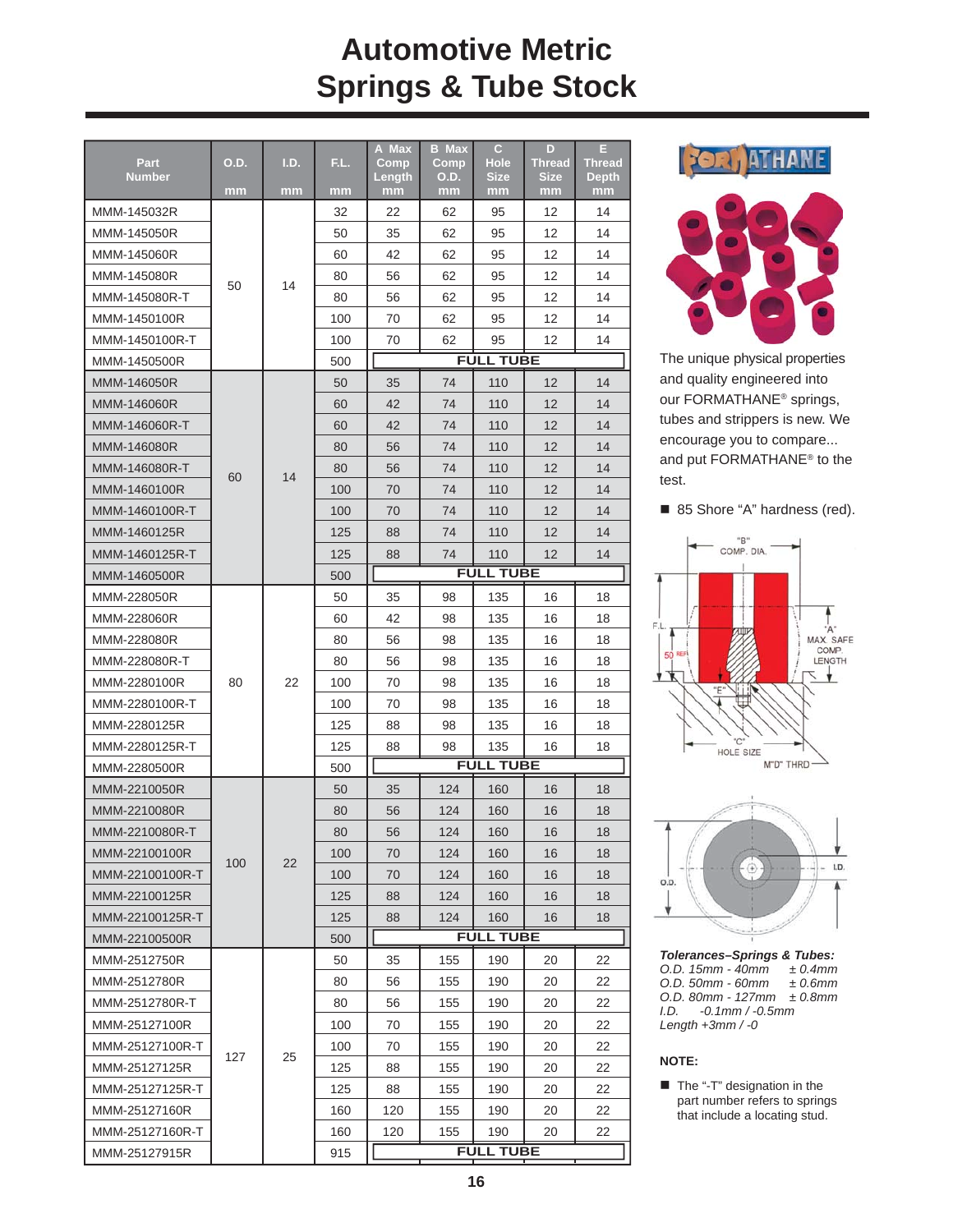## **Automotive Metric Guide Pins, Studs & Washers**



#### **Stacking Guide Pins**

| Part<br><b>Number</b> | D <sub>1</sub><br>mm | т               | L <sub>2</sub><br>mm | L.<br>mm |
|-----------------------|----------------------|-----------------|----------------------|----------|
| M12-032               |                      |                 |                      | 32       |
| M12-040               |                      |                 |                      | 40       |
| M12-050               |                      |                 |                      | 50       |
| M12-063               |                      |                 |                      | 63       |
| M12-080               | 13                   | M12             | 18                   | 80       |
| M12-095               |                      |                 |                      | 95       |
| M12-118               |                      |                 |                      | 118      |
| M12-140               |                      |                 |                      | 140      |
| M12-180               |                      |                 |                      | 180      |
| M16-050               |                      |                 |                      | 50       |
| M16-063               |                      |                 |                      | 63       |
| M16-080               |                      |                 |                      | 80       |
| M16-095               | 21                   | M <sub>16</sub> | 25                   | 95       |
| M16-118               |                      |                 |                      | 118      |
| M16-140               |                      |                 |                      | 140      |
| M16-180               |                      |                 |                      | 180      |
| M20-050               |                      |                 |                      | 50       |
| M20-063               |                      |                 |                      | 63       |
| M20-080               |                      |                 |                      | 80       |
| M20-095               | 24                   | M20             | 30                   | 95       |
| M20-118               |                      |                 |                      | 118      |
| M20-140               |                      |                 |                      | 140      |
| M20-180               |                      |                 |                      | 180      |

#### **Stacking Washers**

| Part<br><b>Number</b> | D <sub>2</sub><br>mm | D <sub>3</sub><br>mm | T1<br>mm |
|-----------------------|----------------------|----------------------|----------|
| WASHER050             | 60                   | 16.5                 | 6        |
| WASHER060             | 80                   | 16.5                 | 6        |
| WASHER080             | 100                  | 20.5                 | 8        |
| WASHER100             | 120                  | 20.5                 | 8        |
| WASHER125             | 150                  | 26.0                 |          |



#### **Locating Studs**

| Part<br><b>Number</b> | <b>Thread</b>         | Length<br>mm | Use with<br>Spring I.D.<br>mm |
|-----------------------|-----------------------|--------------|-------------------------------|
| M12-LOCATING          | M <sub>12</sub> -1.75 | 64           | 14                            |
| M16-LOCATING          | M16-2.0               | 68           | 22                            |
| M20-LOCATING          | $M20-2.5$             | 72           | 25                            |